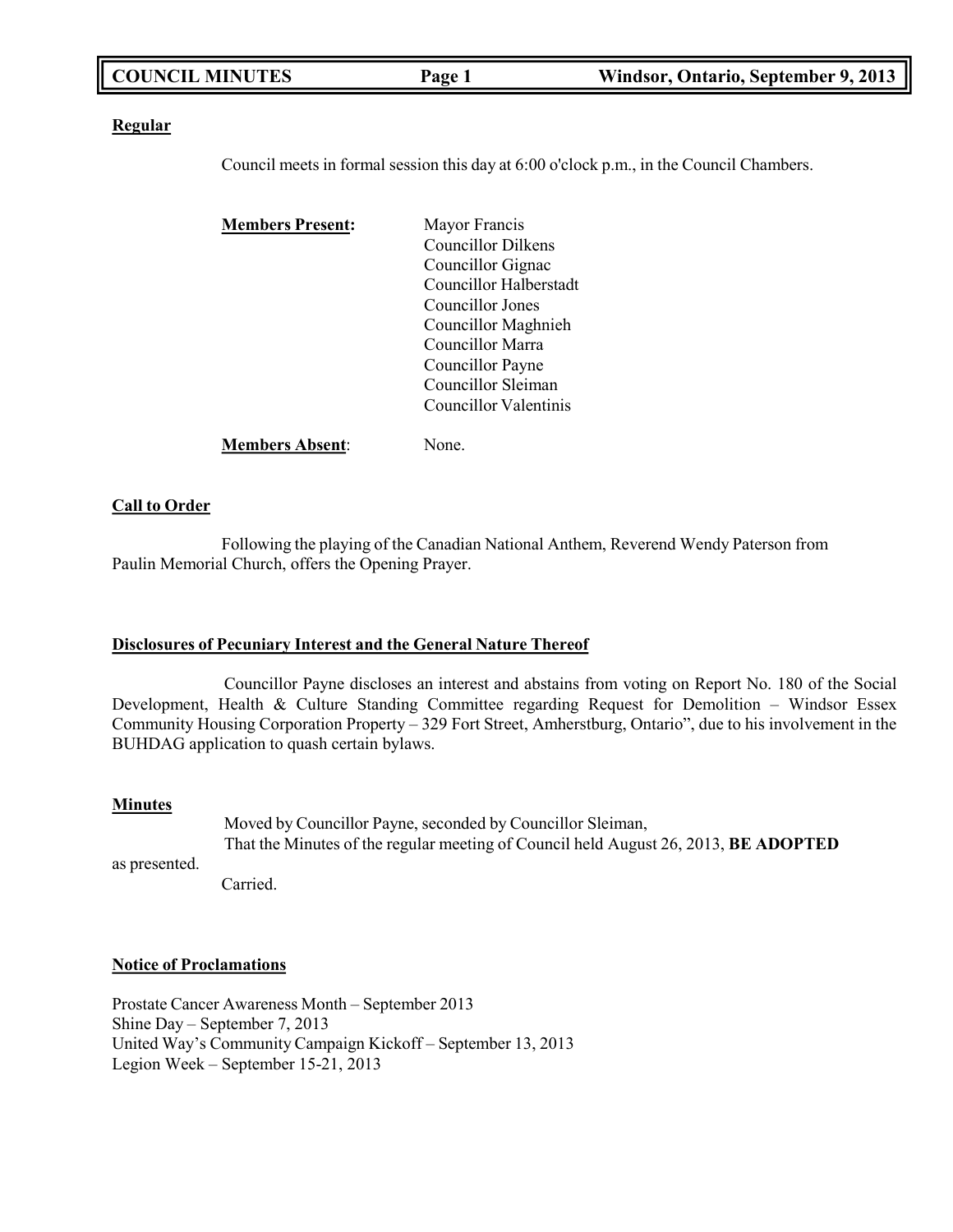# **COUNCIL MINUTES Page 2 September 9, 2013**

### **Committee of the Whole**

Moved by Councillor Valentinis, seconded by Councillor Dilkens,

That Council do now rise and move into Committee of the Whole with the Mayor presiding for the purpose of dealing with:

- (a) communication items;
- (b) consent agenda;
- (c) hearing requests for deferrals or referrals of any items of business;
- (d) hearing presentations and delegations;
- (e) consideration of business items;
- (f) consideration of Committee reports:
	- (i) **Report of Special In-Camera Meeting or other Committee as may be held prior to Council** (if scheduled); and

(g) consideration of by-laws 141-2013, 142-2013, 143-2013, 144-2013 and 145-2013. Carried.

# **Communications**

Moved by Councillor Gignac, seconded by Councillor Halberstadt,

**M346–2013** That the following Communication Items 1 to 3 and 5 to 13 inclusive, as set forth in the Council Agenda **BE REFERRED** as noted except Communication No. 4 which is dealt with as follows:

### **Communication No. 4:**

Moved by Councillor Gignac, seconded by Councillor Sleiman,

**M347-2013** That the letter from the Federation of Canadian Municipalities (FCM) dated August 26, 2013 regarding Update on FCM National Municipal Rail Safety Working Group **BE REFERRED** to the Rail Issues Committee.

Carried.

| <b>Item</b>    | From                                         | <b>Description</b>                                                                                                                                                                                         |
|----------------|----------------------------------------------|------------------------------------------------------------------------------------------------------------------------------------------------------------------------------------------------------------|
|                | Ministry of Municipal<br>Affairs and Housing | Approval of Official Plan Amendment No. 85<br>Modification of the title "City of Windsor Population Projections $2006 -$<br>2026"<br><b>City Planner</b><br><b>City Solicitor</b><br>Note & File<br>GP2013 |
| $\overline{2}$ | Ministry of Environment                      | Application for Approval of Waste Disposal Sites<br>New ECA For Tires Processing and Transfer Facility Windsor City,<br>County of Essex<br><b>City Engineer</b><br>Note & File<br>EI2013                   |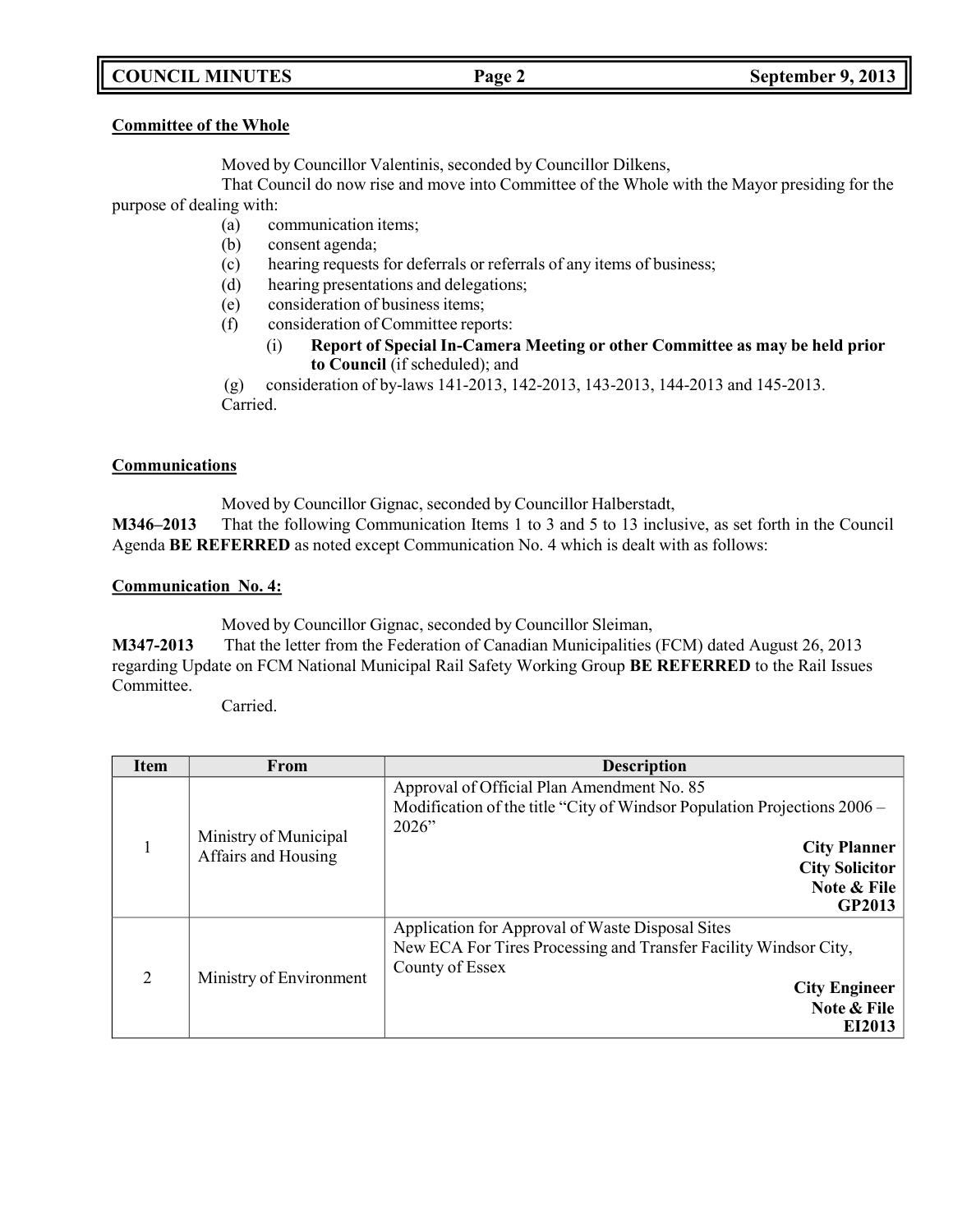**COUNCIL MINUTES Page 3 September 9, 2013**

| 3              | Town of Tecumseh                                      | A public meeting will take place Tuesday, September 24 <sup>th</sup> , 2013 at 5:00<br>p.m. in the Town Municipal Office Council Chambers - Proposed Plan<br>of Subdivision Approval for Concession 3, immediately east of<br>Wildberry Crescent north of County Road 42<br><b>City Planner</b><br><b>City Solicitor</b><br>Note & File<br>ZB2013 |
|----------------|-------------------------------------------------------|---------------------------------------------------------------------------------------------------------------------------------------------------------------------------------------------------------------------------------------------------------------------------------------------------------------------------------------------------|
| $\overline{4}$ | Federation of Canadian<br>Municipalities (FCM)        | Update on FCM National Municipal Rail Safety Working Group<br><b>Committee Coordinator-Rail Issues Committee</b><br>Note & File<br><b>MMF2013</b>                                                                                                                                                                                                 |
| 5              | Manager of Urban Design                               | Application of Dr. Zachery Pan for Site Plan approval to permit a Minor<br>Commercial Centre located at 1955 Provincial Road<br>Note & File<br>ZS/11754                                                                                                                                                                                           |
| 6              | Committee of Adjustment                               | Consent Authority Agenda Record for the Wednesday, September 11,<br>2013 meeting of the Committee of Adjustment<br>Note & File<br>ZC2013                                                                                                                                                                                                          |
| 7              | City Engineer                                         | Ward $9 -$ Cold Milling & Asphalt Paving - Tender No. 74-13<br>Note & File<br>SW/11750<br><b>Livelink #16697</b>                                                                                                                                                                                                                                  |
| 8              | City Engineer                                         | Ecojustice Great Lakes Sewage Report Card (2013)<br>Note & File<br>SW/2013<br><b>Livelink#16705</b>                                                                                                                                                                                                                                               |
| 9              | City Engineer                                         | Tender 15-13: Rankin Avenue Extension from south of Cleary Street to<br>north of Northwood Street by Local Improvement<br>Note & File<br><b>SL/11488</b><br><b>Livelink #16708</b>                                                                                                                                                                |
| 10             | Chief Administrative<br>Officer                       | Planned Retirement and Recruitment for Position of City<br>Solicitor/Corporate Leader of Economic Development and Public Safety<br>Note & File<br>AS/10122<br><b>Livelink #16722</b>                                                                                                                                                              |
| 11             | Chief Administrative<br>Officer                       | 2013 United Way - City of Windsor Campaign<br>Note & File<br><b>APR2013</b><br><b>Livelink #16706</b>                                                                                                                                                                                                                                             |
| 12             | City Engineer                                         | Parks and Recreation Master Plan - Public Open House<br>Note & File<br><b>SR2913</b><br><b>Livelink #16729</b>                                                                                                                                                                                                                                    |
| 13             | Committee of the<br>International Children's<br>Games | Thank you to the City of Windsor for the Windsor-Games 2013 from the<br>President of the Committee of the International Children's Games<br>Note & File<br>APR/10694                                                                                                                                                                              |
|                |                                                       |                                                                                                                                                                                                                                                                                                                                                   |

Carried.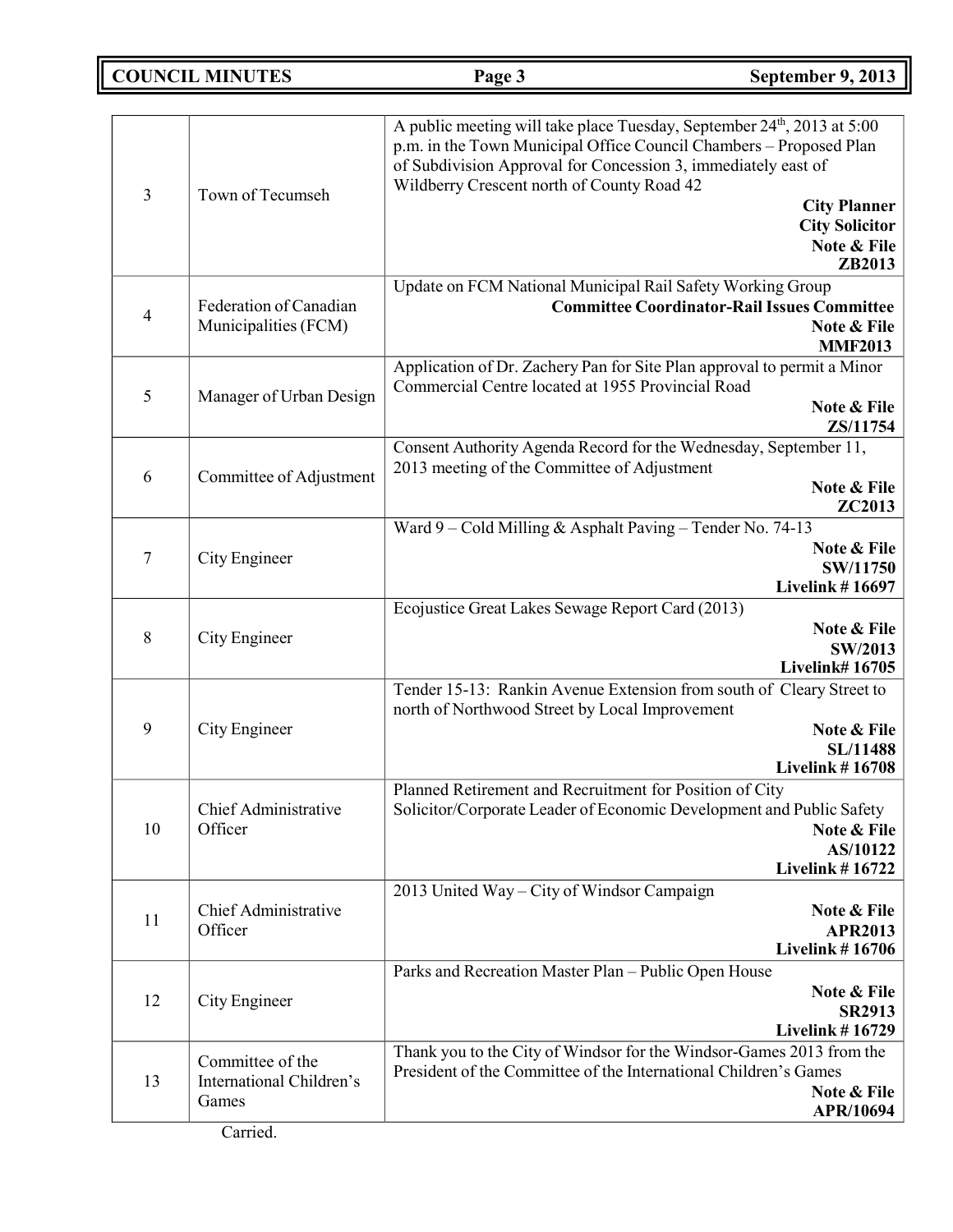**COUNCIL MINUTES Page 4 September 9, 2013**

# **Consent Agenda**

Moved by Councillor Jones, seconded by Councillor Maghnieh,

That the following Consent Agenda and the recommendations contained in the administrative reports **BE APPROVED** as amended:

Item 1 Windsor-Detroit Tunnel Corporation ("WDTC") Annual Meeting of Shareholder

- Item 2 Council Question CQ8-2010, Reporting Requirements, By-law 247-2007, Dealings with Real Property Policy
- Item 3 Initiation of Construction of Curbs and Gutters and Boulevard Restoration on Woodward Boulevard from Foster Avenue to Seymour Boulevard
- Item 5 Man in the City, Temporary Public Art Installation
- Item 6 City lease from Suncor Energy Products Partnership, 3110 Sandwich Street, Amendment to CR281/2011
- Item 7 Construction of Concrete Sidewalks & Curb and Gutters (2013) Tender No. 81-13

# **Consent Committee Reports**

|     | <b>Environment, Transportation &amp; Public Safety Standing Committee</b> |                                                                                                  |  |  |
|-----|---------------------------------------------------------------------------|--------------------------------------------------------------------------------------------------|--|--|
| No. |                                                                           | <b>Description</b>                                                                               |  |  |
|     | Report No. 153                                                            | Parking By-law 9023 Amendments to prohibit vehicles Parking or Stopping<br>within a Bicycle lane |  |  |
|     | Report No. 155                                                            | Minutes of the Windsor Bicycling Committee held April 24, 2013                                   |  |  |
|     | Report No. 156                                                            | Minutes of the Windsor Essex County Environmental Committee meeting<br>held June 6, 2013         |  |  |
|     | Report No. 157                                                            | Minutes of the Windsor Licensing Commission meeting held June 27, 2013                           |  |  |

| <b>Planning &amp; Economic Development Standing Committee</b> |                |                                                                            |  |
|---------------------------------------------------------------|----------------|----------------------------------------------------------------------------|--|
| No.                                                           |                | <b>Description</b>                                                         |  |
|                                                               | Report No. 161 | Request to close part of north/south & east/west alleys between Wallace    |  |
|                                                               |                | Avenue and Scofield Avenue, east of Howard                                 |  |
|                                                               | Report No. 164 | Rezoning, 1118486 Ontario Ltd., 2085 Industrial Drive, allow health studio |  |
|                                                               |                | as additional permitted use on the subject land                            |  |
|                                                               | Report No. 165 | Minutes of the International Relations Committee meeting held June 24,     |  |
|                                                               |                | 2013                                                                       |  |

|                | <b>Social Development, Health &amp; Culture Standing Committee</b> |                                                                                                                         |  |
|----------------|--------------------------------------------------------------------|-------------------------------------------------------------------------------------------------------------------------|--|
| No.            |                                                                    | <b>Description</b>                                                                                                      |  |
| $\mathbf{I}$   | Report No. 172                                                     | Communication Item - P2P Funding Update and the May & June 2013<br>newsletters                                          |  |
| 2              | Report No. 173                                                     | Minutes of the Willistead Manor Inc. Executive Committee and Board of<br>Directors meeting held May 9, 2013             |  |
| 3              | Report No. 174                                                     | Minutes of the Willistead Manor Inc. Executive Committee and Board of<br>Directors meeting held June 13, 2013           |  |
| $\overline{4}$ | Report No. 175                                                     | Minutes of the Committee of Management for Huron Lodge meeting held<br>June 10, 2013                                    |  |
| 5              | Report No. 177                                                     | Neighbourhood Spaces Artist in Residence                                                                                |  |
| 6              | Report No. 180                                                     | Request for Demolition – Windsor Essex Community Housing Corporation<br>Property – 329 Fort Street, Amherstburg, Ontaro |  |
|                | Report No. 181                                                     | Relocation of Public Art                                                                                                |  |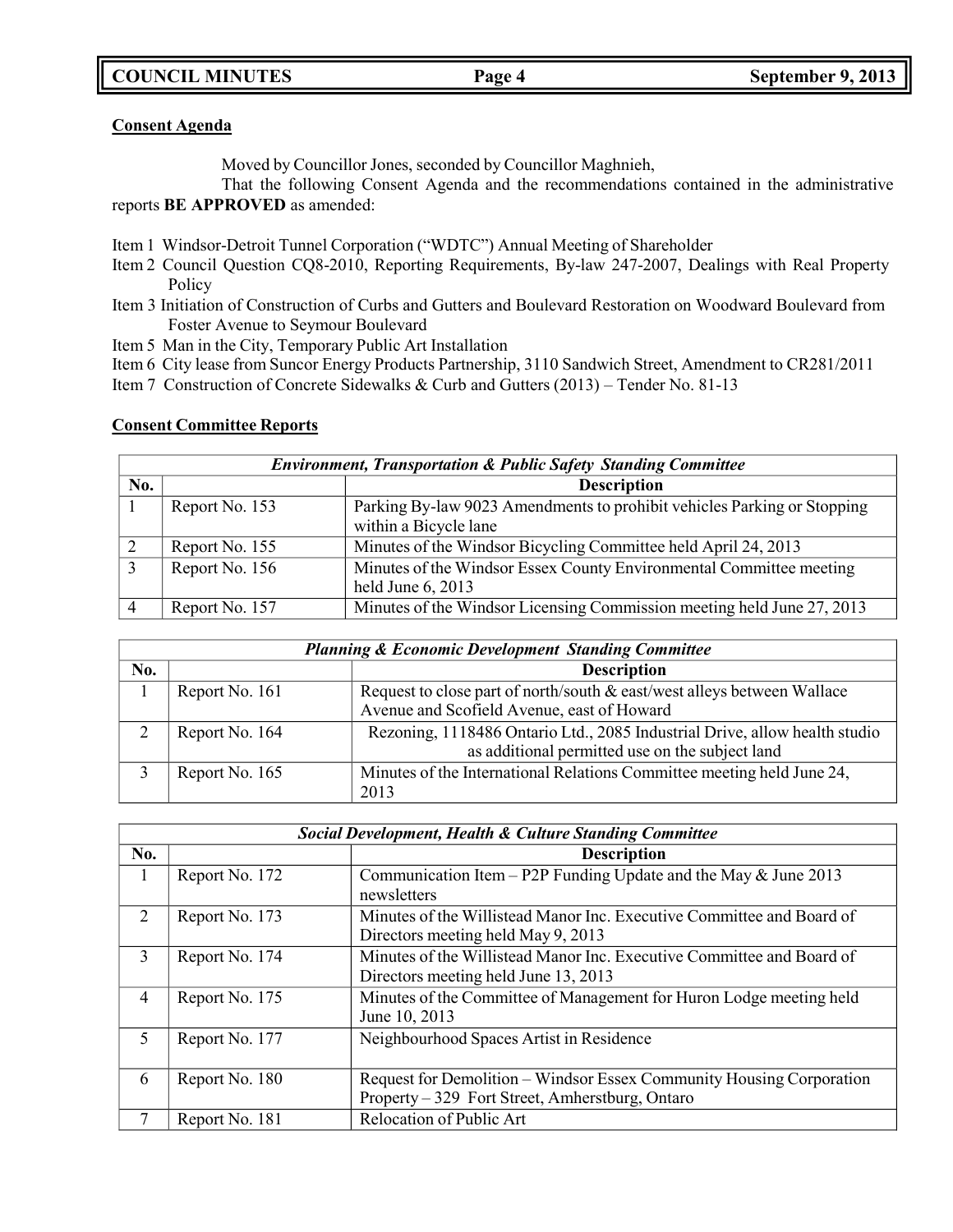**COUNCIL MINUTES Page 5 September 9, 2013**

|                | <b>Executive Standing Committee</b> |                                                                                                                                                                |  |
|----------------|-------------------------------------|----------------------------------------------------------------------------------------------------------------------------------------------------------------|--|
| No.            |                                     | <b>Description</b>                                                                                                                                             |  |
|                | Report No. 140                      | The Corporation of the City of Windsor, 2012 consolidated Financial<br><b>Statements</b>                                                                       |  |
| $\overline{2}$ | Report No. 141                      | Status Report – Compliance with Applicable Laws and Regulations, $2nd$<br>Quarter 2013                                                                         |  |
| 3              | Report No. 143                      | 2013 Second Quarter Operating Budget Variance Report                                                                                                           |  |
| 4              | Report No. 144                      | The minutes of the Transit Windsor and Windsor Chartabus Inc. – June 12,<br>2013<br><b>Clerk's Note: COUNCIL DIRECTION REQUESTED -</b><br><b>TO BE ADOPTED</b> |  |

Carried.

### **Deferrals and/or Referrals and Withdrawals**

None requested.

### **Presentations & Delegations:**

### **DELEGATIONS**

# **Report No. 166 of the Planning & Economic Development Standing Committee (Lauzon Tavern, 7880 Wyandotte Street East, to permit the existing parking area and to facilitate improvements to the existing parking area)**

### **Dorothy Montgomery, resident of Ward 6**

Dorothy Montgomery, resident of Ward 6, appears before Council to provide comment regarding the application for 7880 Wyandotte Street East for rezoning from residential district to commercial district to permit an existing parking lot, stating that there have been parking challenges in the affected area, and suggests that there should be some accommodation in the by-law as it stands without the change from residential to commercial district, and that perhaps a request could be made to remove two homes from 470 and 476 St. Paul, as the owners are the same people who own the Lion's Head Tavern and Tim Horton's.

ZB/11715

(For final disposition of this matter, see Clause **M334-2013** in Schedule "A" attached hereto.)

### **Windsor Express Basketball License Agreement Renewal**

### **Dartis Willis Sr., President/CEO, Windsor Express Basketball**

Dartis Willis Sr., President/CEO, Windsor Express Basketball, appears before Council to provide comment regarding the Windsor Express Basketball License Agreement Renewal, and offers to build a partnership through shared risk and reward, by sharing 50% of concession revenues and removal of 50% of ticket surcharge.

SR/8880 4

(For final disposition of this matter, see Clause **CR173/2013** in Schedule "A" attached hereto.)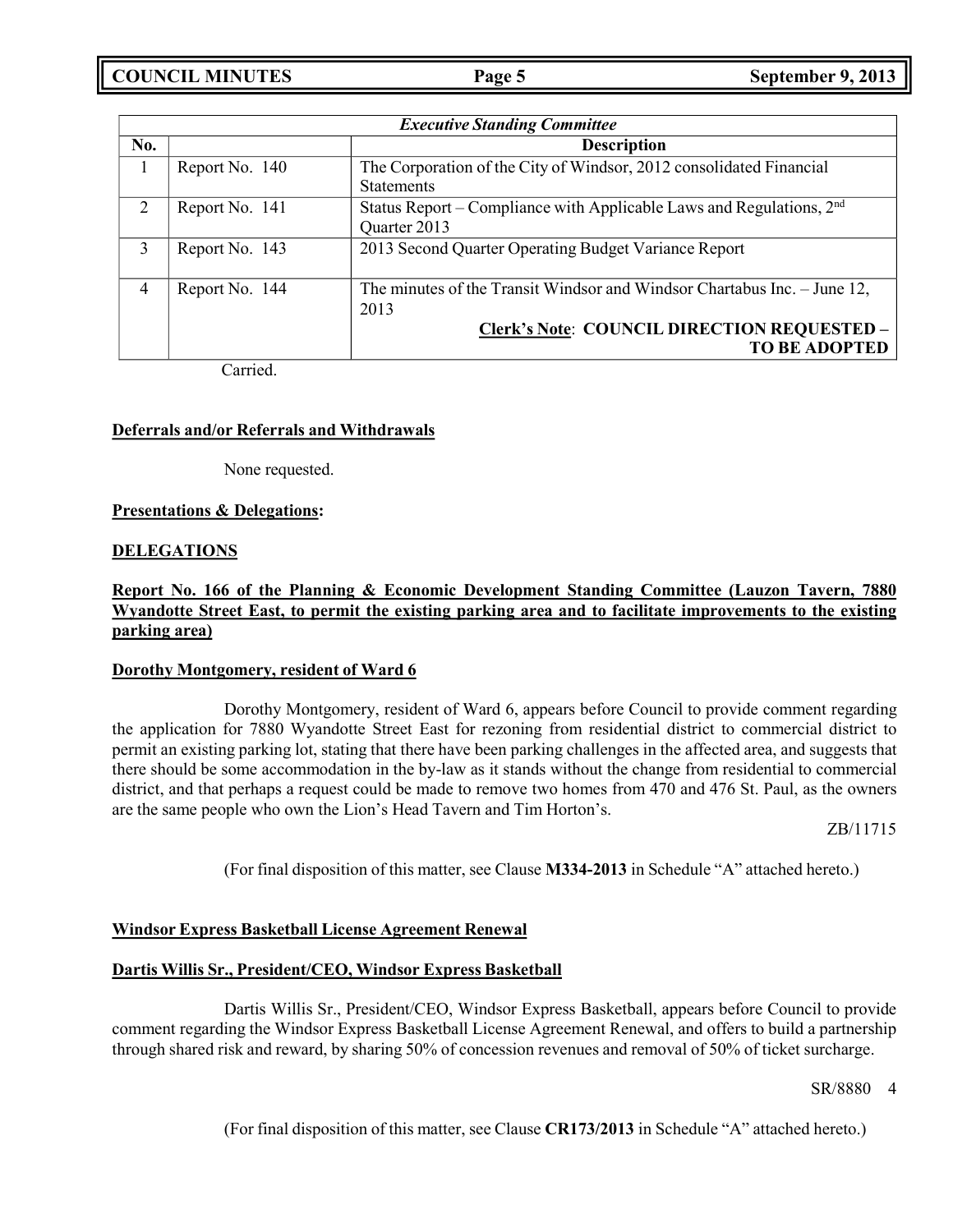**COUNCIL MINUTES Page 6 September 9, 2013**

# **Report No. 162 of the Planning & Economic Development Standing Committee (Request for a refund of Building Permit Fees, Development Charges & Cash in lieu of Parkland Fees – Windsor-Essex Children's Aid Society -1671 Riverside Drive East)**

# **Mike Clark, Manager of Public Relations & Fund Development and Dana Taylor, Controller, Windsor-Essex Children's Aid Society**

Mike Clark, Manager of Public Relations & Fund Development and Dana Taylor, Controller, Windsor-Essex Children's Aid Society, appear before Council to request a refund of \$68,452 consisting of building permit fees of \$19,418, development charges grant of \$47,568 and cash-in-lieu of parkland grant of \$1,466, for the construction of a two-storey, 13,668 square foot building addition.

SB2013

(For final disposition of this matter, see Clause **M331-2013** in Schedule "A" attached hereto.)

# **Review of Central Riverfront Implementation Plan (CRIP)**

# **David Hanna, resident of Ward 1**

David Hanna, resident of Ward 1, appears before Council to speak in favour of a review of the Central Riverfront Implementation Plan (CRIP), stating that it's an important undertaking, and concludes by suggesting other methods in addition to Ward meetings, such as a 3-day charette.

# **Edy Haddad, resident of Ward 10**

Edy Haddad, resident of Ward 10, appears before Council to speak in favour of a review of the Central Riverfront Implementation Plan (CRIP), by hiring a consultant to gather the community's ideas and present them back to Council on this issue, as there's a lot that can be done on the riverfront.

Z/7976 8

(For final disposition of this matter, see Clause **CR177/2013** in Schedule "A" attached hereto.)

# **Process for Appointment to the Vacant Ward 7 Seat, Office of Councillor**

### **John Holmes, resident of Ward 6**

John Holmes, resident of Ward 6 appears before Council to speak in support of Council approving a by-election to fill the vacant Council seat in Ward 7 as opposed to an appointment, as an appointment is not a democratic option in his view and suggests that an appointee would be beholden to those that appointed them.

# **Edy Haddad, resident of Ward 10**

Edy Haddad, resident of Ward 10 appears before Council to speak in support of Council approving a by-election to fill the vacant Council seat in Ward 7 as opposed to an appointment, and concludes by stating the importance of democracy and that elections are sacred tools that need to be preserved.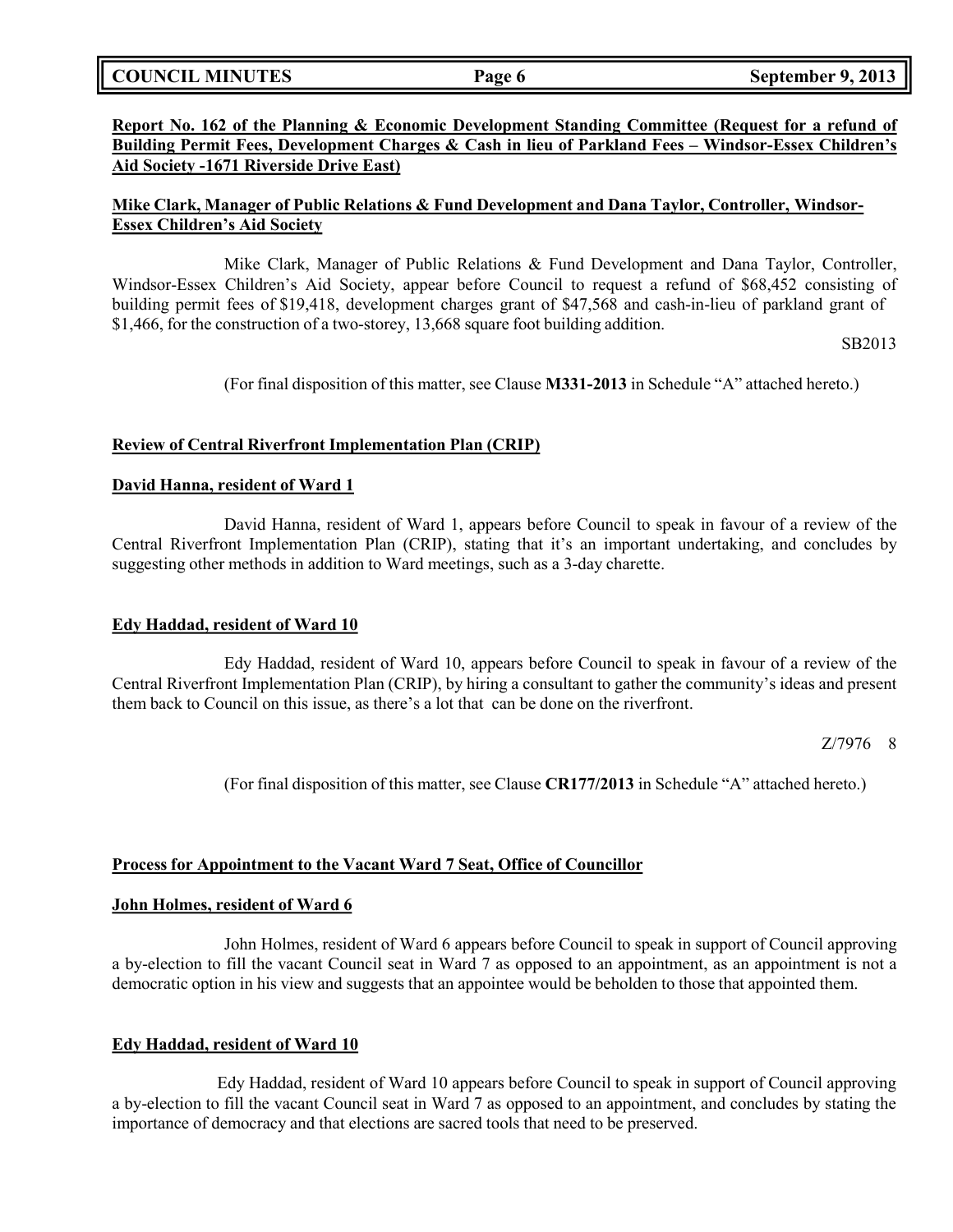# **COUNCIL MINUTES Page 7 September 9, 2013**

### **Kieran McKenzie, resident of Ward 9**

Kieran McKenzie, resident of Ward 9 appears before Council to speak in support of Council approving a by-election to fill the vacant Council seat in Ward 7 as opposed to an appointment, stating that a reconsideration of the previous resolution approving an appointment is appropriate.

### **Ernie the Bacon Man, resident of Ward 8**

Ernie the Bacon Man, resident of Ward 8 appears before Council to speak in support of Council approving a by-election to fill the vacant Council seat in Ward 7 as opposed to an appointment.

Moved by Councillor Jones, seconded by Councillor Payne, **M348-2013** That CR165/2013 of its meeting held August 26, 2013 regarding the Ward 7 seat in the Office of Councillor seat in Ward 7 to be filled by appointment **BE RECONSIDERED:**

> "CR165 /2013 That the vacant Council seat in Ward 7 be filled by appointment and that the matter **BE REFERRED** back to Administration to develop a process.".

Carried.

Moved by Councillor Jones, seconded by Councillor Dilkens,

**M349-2013 WHEREAS** the Ward 7 seat in the Office of Councillor for the 2010 to 2014 term has been declared vacant by City of Windsor Council Resolution # CR-164/2013, dated August 26, 2013;

AND WHEREAS, section 263(5) of *the Municipal Act, S.O. 2001, c.25, as amended*, prescribes the rules for the filling of vacant Council seats and provides two options being:

Appointment of a person qualified to hold the seat of Councillor; or Passing a by-law requiring a by-election to be held to fill the vacancy;

# **NOW THEREFORE BE IT RESOLVED THAT**:

The City Clerk **BE DIRECTED** to conduct a by-election to fill the vacant Council seat in Ward 7;

"Nomination Day" as set out in section 65 of *the Municipal Elections Act, S.O. 1996, c.32, as amended c.* be set as October 25, 2013 with nominations to close at 2:00 pm;

"Voting Day" as set out in section 65 of *the Municipal Elections Act, supra*., be set as December 9, 2013;

The by-election **BE FUNDED** from the Municipal Election Reserve Account (#1762); and

The necessary by-law be added to the list of by-laws to be considered in first, second and third reading during the present meeting (September 9, 2013) of City Council.

Carried. Councillor Gignac voting nay.

ACEE/11747 9

(For final disposition of this matter, see Clause **CR178/2013** in Schedule "A" attached hereto.)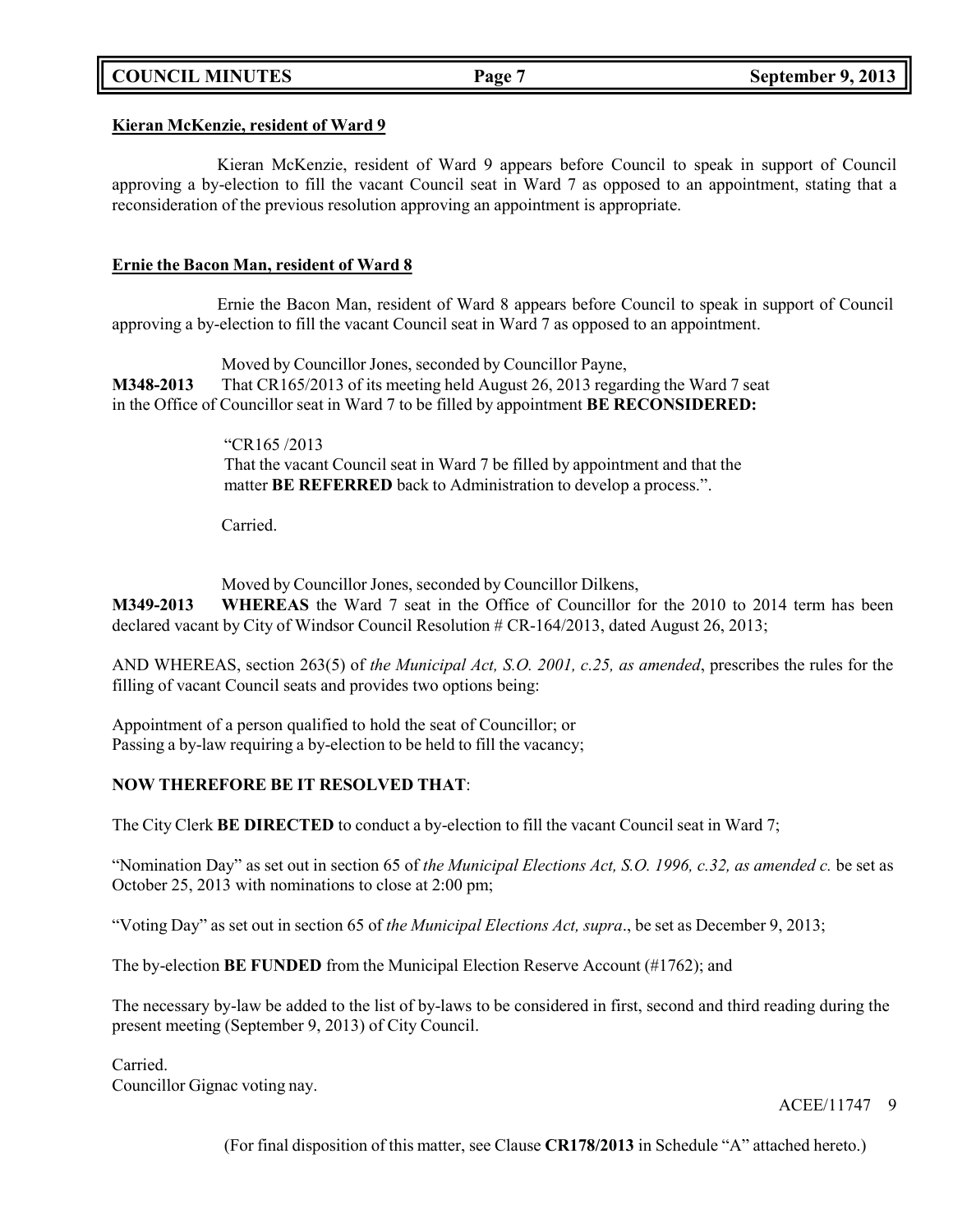# **Regular Business Items (for final disposition of these matters see Schedule "A" attached)**

Nil.

### **Consideration of Committee Reports**

None presented.

### **By-laws**

Moved by Councillor Dilkens, seconded by Councillor Gignac,

That the following By-laws No. 141-2013, 142-2013, 143-2013, 144-2013 and 145-2013, be introduced and read a first and second time:

- 141-2013 "A BY-LAW TO AMEND BY-LAW NUMBER 185-2011, BEING A BY-LAW RESPECTING THE CITY SOLICITOR" *authorized by CR166/2013, adopted August 26, 2013*
- 142-2013 "A BY-LAW TO AMEND BY-LAW NUMBER 208-2008, BEING A BY-LAW TO DELEGATE TO ADMINISTRATION THE AUTHORITY TO PROCESS, MAKE DECISIONS ON, AND TO EXECUTE AGREEMENTS FOR CERTAIN MATTERS" *authorized by CR166/2013, adopted August 26, 2013*
- 143-2013 "A BY-LAW TO REQUIRE A BY-ELECTION TO BE HELD TO FILL THE VACANCY IN THE OFFICE OF COUNCILLOR WARD 7 IN THE CITY OF WINDSOR"
- 144-2013 "A BY-LAW TO PROVIDE THAT PART-LOT CONTROL SHALL NOT APPLY TO CERTAIN LAND THAT IS WITHIN REGISTERED PLAN 12M-514, IN THE CITY OF WINDSOR" *authorized by By-law 28-2013, adopted February 19, 2013 (*attached*)*
- 145-2013 "A BY-LAW TO CONFIRM PROCEEDINGS OF THE COUNCIL OF THE CORPORATION OF THE CITY OF WINDSOR AT ITS MEETING HELD ON THE 9TH DAY OF SEPTEMBER 2013" (*attached*)

Carried.

Moved by Councillor Halberstadt, seconded by Councillor Jones,

That the Committee of the Whole does now rise and report to Council respecting the business items considered by the Committee:

- **1) Communication Items (as amended)**
- **2) Consent Agenda (as amended)**
- **3) Items Deferred**
- **Items Referred**
- **4) Consideration of the Balance of Business Items (see Schedule "A")**
- **5) Committee Reports (as presented)**
- **6) By-laws given first and second readings (as presented)**

Carried.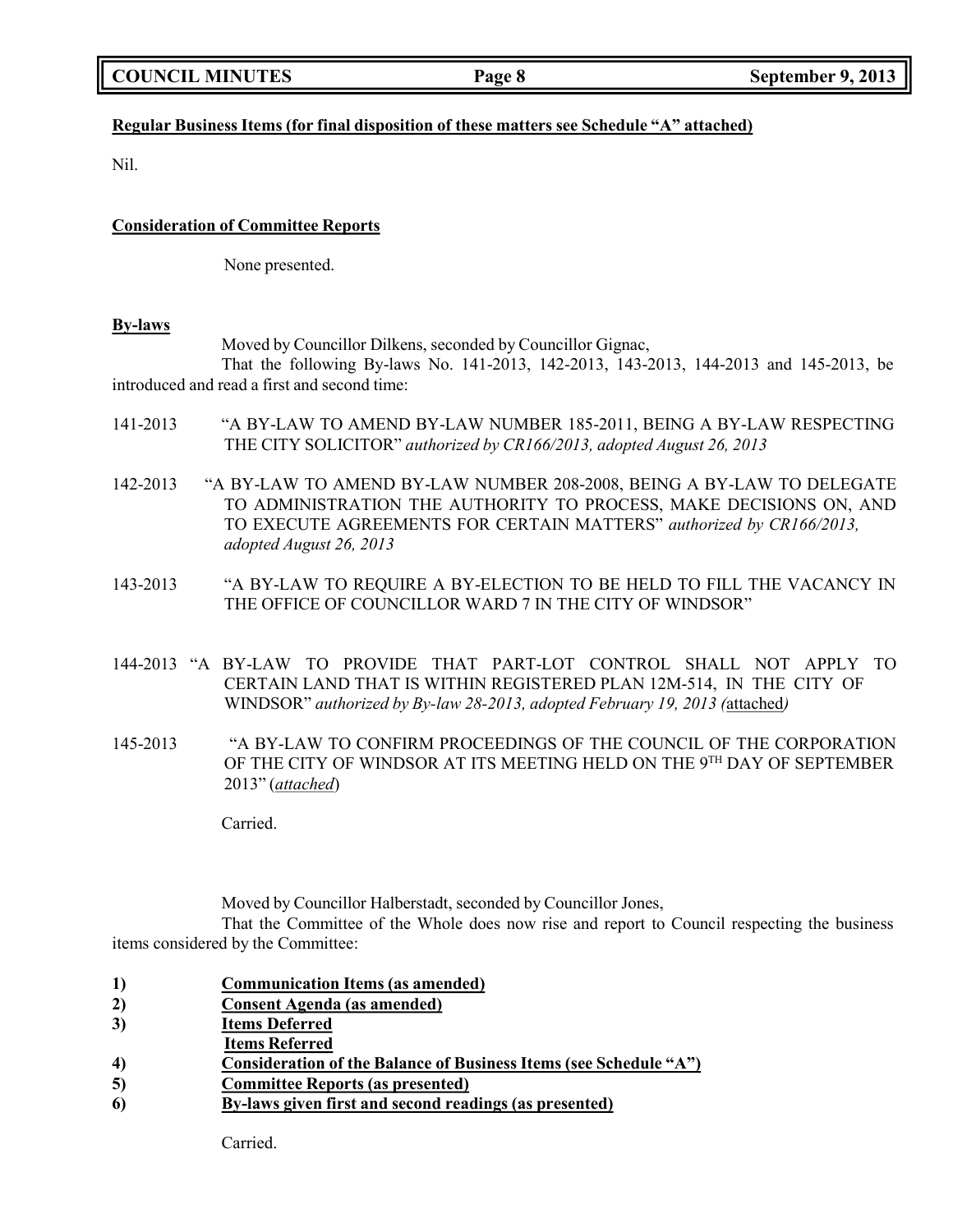**Notices of Motion**

None presented.

### **Third Reading of By-laws**

Moved by Councillor Maghnieh, seconded by Councillor Marra, That the following By-laws No. 141-2013, 142-2013, 143-2013, 144-2013 and 145-2013, having been read a first and second time be now read a third time and finally passed and that the Mayor and Clerk **BE AUTHORIZED** to sign and seal the same notwithstanding any contrary provision of the Council. Carried.

**Petitions**

None presented.

### **Council Questions**

Moved by Councillor Valentinis, seconded by Councillor Dilkens,

**M350-2013** That the following Council Question by Councillor Maghnieh **BE APPROVED**, and that Administration **BE DIRECTED** to proceed with the necessary actions to respond to the Council Question in the form of a written report, consistent with Council's instructions, and in accordance with Section 17.1 of the Procedure By-law 98-2011:

### **CQ30-2013**

Asks for left signal feasibility south from Dominion Boulevard at Northwood Street and intersection review for new options.

Carried.

# **Adjournment**

Moved by Councillor Gignac, seconded by Councillor Halberstadt, That this Council meeting stand adjourned until the next regular meeting of Council or at the call

of the Mayor.

Carried.

Accordingly, the meeting is adjourned at 9:00 o'clock p.m.

**MAYOR**

**THIS IS A DRAFT COPY**

**CITY CLERK**

# **DEPUTY CITY CLERK/SENIOR MANAGER OF COUNCIL SERVICES**

ST2013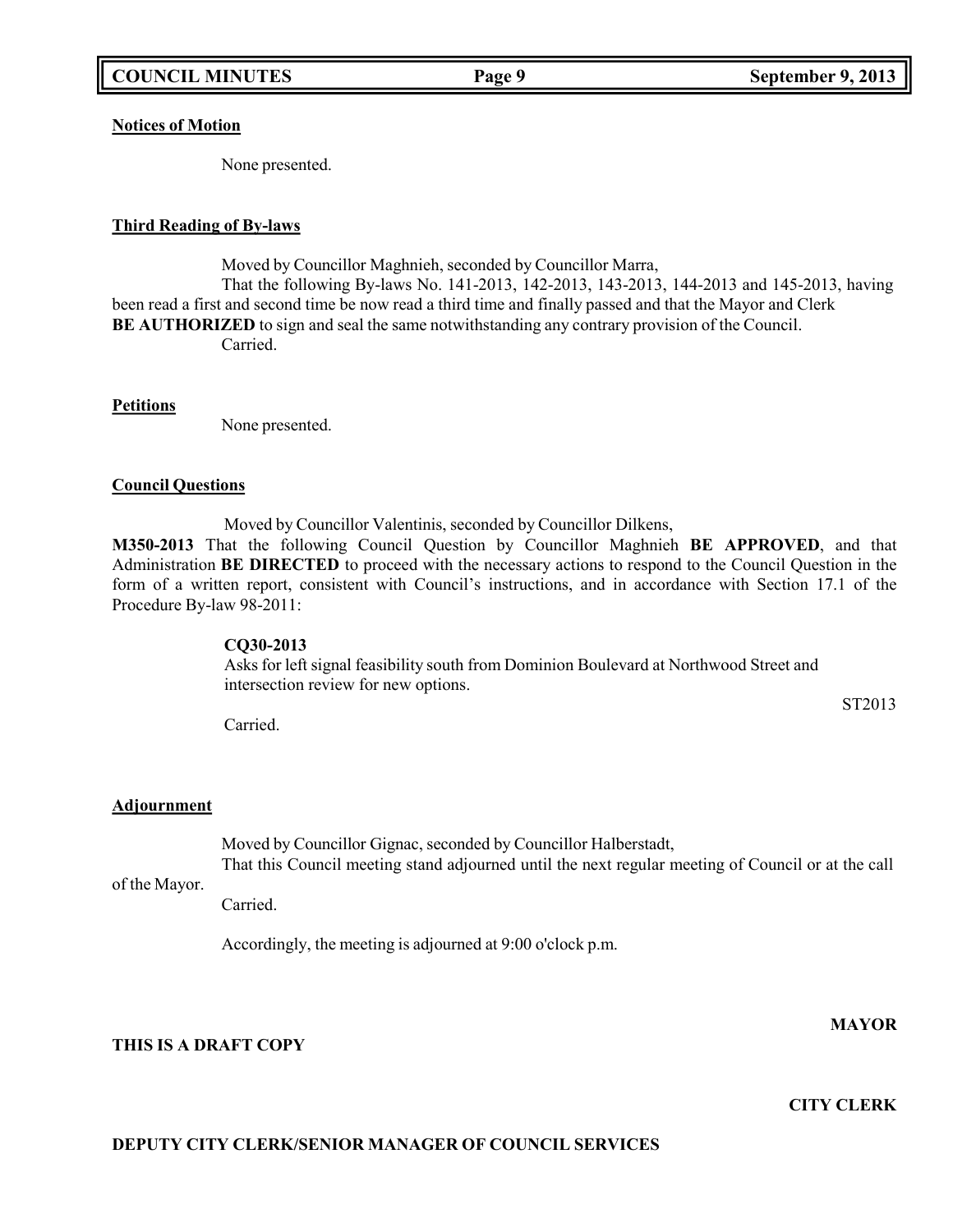# **COUNCIL MINUTES Page 10 September 9, 2013**

Jones Maghnieh

### CR170/2013

That Windsor, the sole shareholder of WDTC **APPROVE** the attached shareholder's resolutions and **AUTHORIZE** the Chief Administrative Officer and City Clerk to execute the said resolution on behalf of Windsor.

Carried.

Report WDTC dated June 14, 2013 **C1**

# Jones Maghnieh

# CR171/2013

THAT in keeping with the requirements of Section 4.1.6 of By-law 247-2007, City Council **ACCEPT** the report prepared by the Manager of Real Estate Services as a recap of annual City surplus land sales for the period 2010 to 2012.

Carried.

Report Number **16714 APM2013 C2**

# Jones Maghnieh

# CR172/2013

That, in view of the City of Windsor's intention to initiate the construction of curbs and gutters on Woodward Boulevard from Foster Avenue to Seymour Boulevard, as shown located on attached Drawing C-3181, the attached report of the City Engineer to address the requirements of Section 6 of Ontario Regulation 586/06, **BE APPROVED** and the requirements regarding the notices to the public and owners of the lots liable to be specially charged with respect to the work, as required by Section 6 of Ontario Regulation 586/06, **BE UNDERTAKEN**, said notices to be in content as per the report of the City Engineer.

This project will proceed if savings are found in the Road Rehabilitation Budget and a successful petition is in place.

Carried.

Report Number **16665 SL2013 C3**

### Gignac Jones

# CR173/2013

That the report of the Community Development and Health Commissioner dated August 14, 2013 entitled "Windsor Express Basketball License Agreement Renewal" **BE DEFERRED** to a future meeting of Council to allow administration to review the submission by Windsor Express Basketball Inc. and to prepare an updated report for Council's consideration.

Carried. Councillor Valentinis voting nay.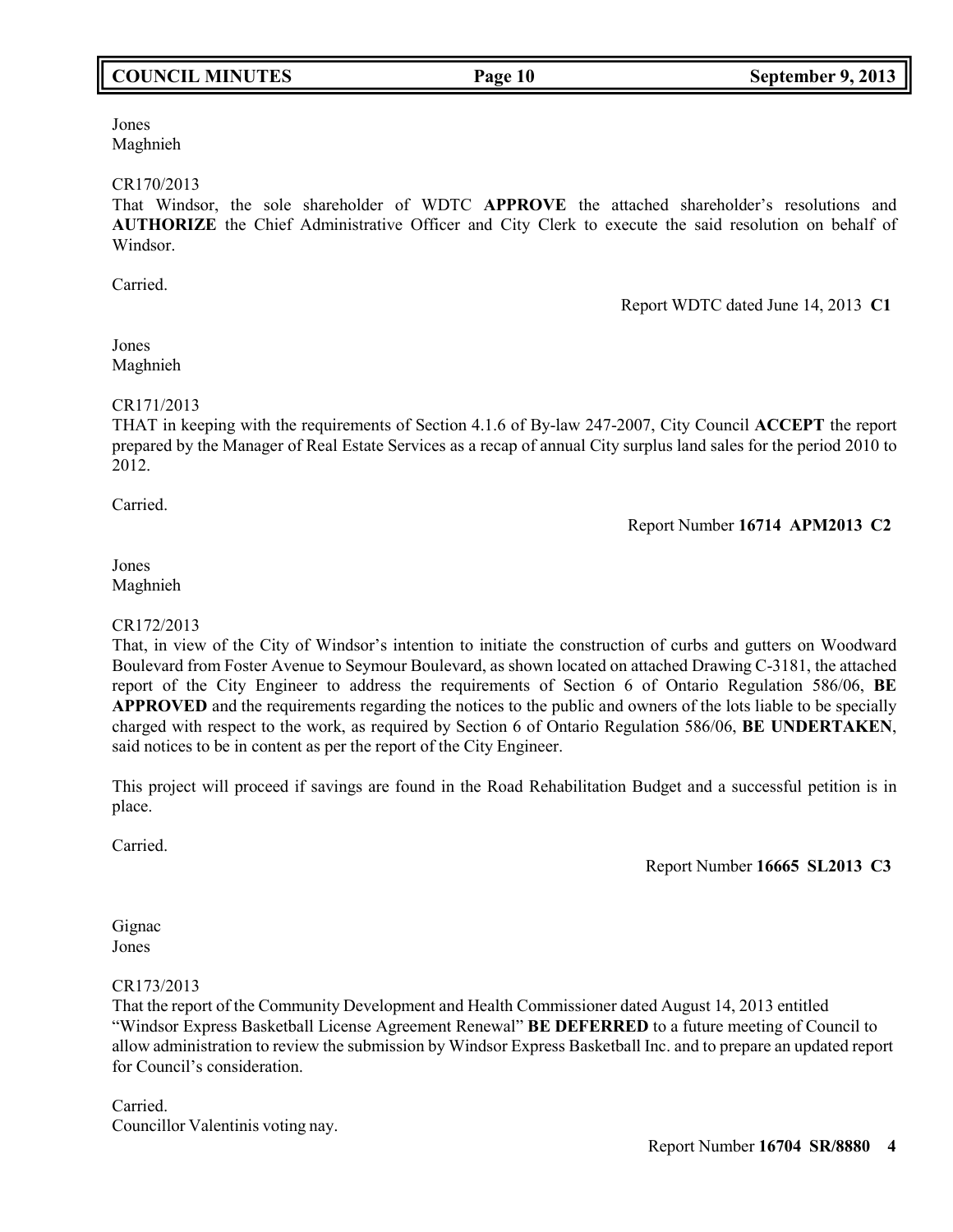Jones Maghnieh

# CR174/2013

**THAT** the report from the Manager of Cultural Affairs dated July 24, 2013 on the Man in the City installation created by Michigan artist, John Sauve **BE RECEIVED**; and further

**THAT** City Council **AUTHORIZE** the City Solicitor or designate to develop an Agreement between The Corporation of the City of Windsor and the Sauve Art Foundation to reflect the display of the installation for a period of up to two years, with the installation to occur on five City of Windsor facility rooftops with possibly one additional piece to be located in the Windsor Sculpture Garden, with the installation to begin in September 2013; and further

**THAT** the installation and maintenance of the artworks be subject to the ongoing approval of the Executive Director of Parks and Facilities, and subject to appropriate risk and liability insurance, satisfactory to the Manager of Purchasing and Risk Management; and further

**THAT** the Chief Administrative Officer and City Clerk **BE AUTHORIZED** to sign the Agreement, satisfactory in form to the City Solicitor, and in content to the Executive Director of Recreation and Culture.

Carried.

Jones Maghnieh

# CR175/2013 THAT CR281/2011 **BE AMENDED** as follows:

| <b>Delete:</b> | f | Municipal property taxes shall be waived for the property by declaring<br>it a Municipal Capital Facility.                                                                                             |
|----------------|---|--------------------------------------------------------------------------------------------------------------------------------------------------------------------------------------------------------|
| Add:           | f | In addition to the lease rate of \$1.00 per annum as in c) the City WILL<br><b>BE RESPONSIBLE</b> for the payment of the real estate taxes owing on the<br>subject property for the term of the lease. |

Carried.

Report Number **16715 APM2013 C6**

# Jones Maghnieh

# CR176/2013

I THAT the following low tender **BE ACCEPTED**:

# **Tenderer: GIORGI BROS. (1994) INC.**

2751 Temple Drive Windsor, Ontario N8W 5E5

**Work:** Construction of Concrete Sidewalks & Curbs and Gutters (2013) Tender No. 81-13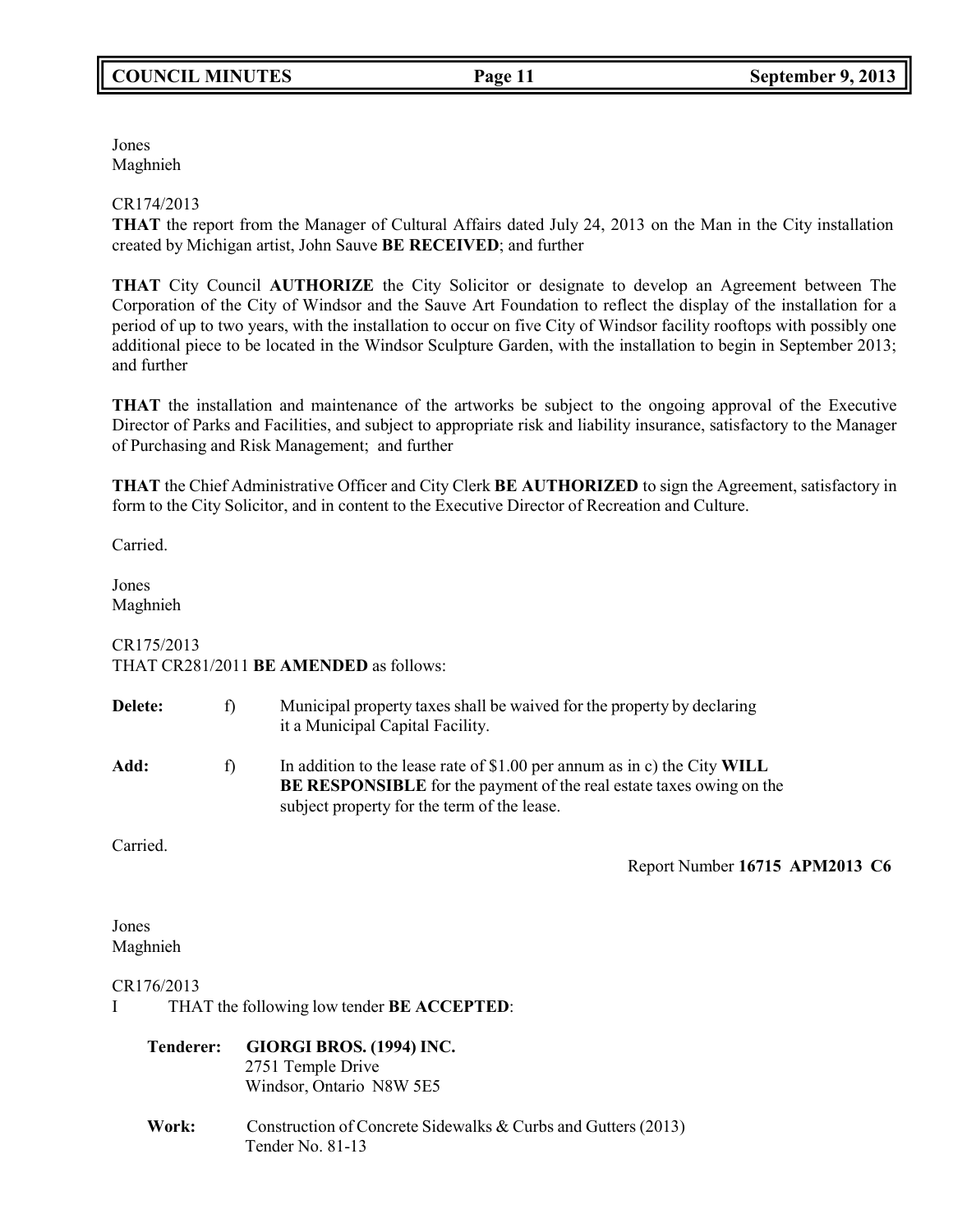| <b>Total Tendered Pricer:</b> | $$1,133,099.50$ (excluding HST)                                                           |
|-------------------------------|-------------------------------------------------------------------------------------------|
| <b>Accounts Charged:</b>      | 007-2980-4023-02942-7111022<br>007-2980-4023-02942-7121007<br>007-2980-4023-02942-7131115 |

AND THAT the Chief Administrative Officer and City Clerk **BE AUTHORIZED** to sign a contract, satisfactory in form to the City Solicitor, technical content to the City Engineer, and financial content to the Chief Financial Officer and City Treasurer, with Giorgi Bros. (1994) Inc. for Tender No. 81-13.

II THAT **APPROVAL BE GIVEN** to undertake to undertake an expenditure of \$1,153,044.32 (\$1,133,099.50 + unrecoverable HST) for the construction of concrete sidewalks, curbs and gutters, to be funded as follows:

|   |              | a Balance of 2011 Capital Budget Allocation for Sidewalk Rehabilitation<br>$-$ Project ID: 7111022                                                                                | \$307,764.00 |
|---|--------------|-----------------------------------------------------------------------------------------------------------------------------------------------------------------------------------|--------------|
|   |              | b Uncommitted balance of 2012 Capital Budget Allocation for Sidewalk<br>Rehabilitation - Project ID: 7121007                                                                      | \$595,280.32 |
|   | $\mathbf{c}$ | 2013 Capital Budget Allocation for Sidewalk Rehabilitation plus enhanced<br>capital allocation of \$33,000 - Project ID: 7131115 (Approved 2013 Budget<br>amount - \$250,000.00). | \$250,000.00 |
| Ш |              | THAT Council <b>APPROVE</b> the \$33,000 allocation from the enhanced capital budget,<br>Resolution B26/2013 attached Appendix A, that is included in the tender package.         |              |

Carried.

Report Number **16707 SW/11758 C7**

# Gignac Sleiman

CR177/2013

- i) THAT Administration **ENGAGE** a consultant team to review the CRIP Plan and conduct consultations with the public and produce a report on the results for City Council; and
- ii) THAT a maximum \$150,000 **BE SET ASIDE** to undertake the report and retain a consultant following the Purchasing Bylaw, and this **BE FUNDED** from the Enhanced Capital Budget allocation of \$1.4 million for the Riverfront Trail; and
- iii) THAT the Chief Administrative Officer and City **BE AUTHORIZED** to sign an agreement with the selected consulting team satisfactory in technical form to the City Engineer, financial content to the City Treasurer and Chief Financial Officer and legal form to the City Solicitor, and
- iv) THAT the 2013 Ward meetings **BE USED** as the forum to obtain comments and ideas on the CRIP Plan.

Carried.

Report Number **16691 Z/7976 8**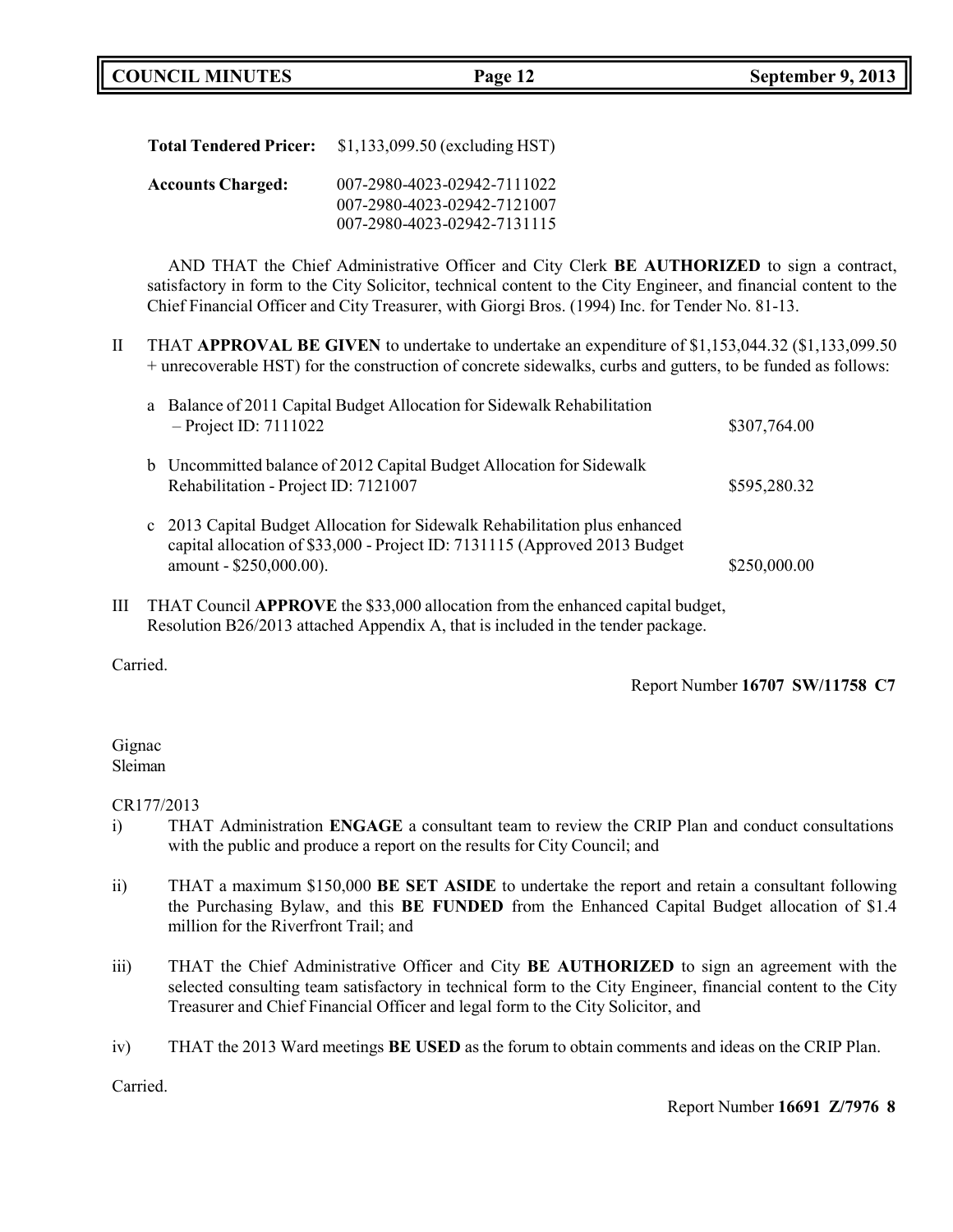# MB2013

Marra Gignac

CR178/2013

That the report of the City Clerk dated August 30, 2013 entitled "Process for Appointment to the Vacant Ward 7 Seat, Office of Councillor" **BE NOTED AND FILED**.

Carried.

**Note:** See also **M349-2013** in the Minutes.

Report Number **16721 ACO/11747 9**

### **STANDING COMMITTEE RESOLUTIONS**

Moved by Councillor Jones, seconded by Councillor Maghnieh,

**M326-2013** That **Report No. 153 of the Environment, Transportation & Public Safety Standing Committee** of its meeting held July 24, 2013 regarding "Parking By-law 9023 Amendments to prohibit vehicles Parking or Stopping within a Bicycle lane" **BE ADOPTED** as presented.

Carried.

Report Number 16636 ST2013

Moved by Councillor Jones, seconded by Councillor Maghnieh,

**M327-2013** That **Report No. 155 of the Environment, Transportation & Public Safety Standing Committee** of its meeting held July 24, 2013 regarding "Minutes of the Windsor Bicycling Committee held April 24, 2013 and request for information regarding \$300 honorarium to Fred Thomas" **BE ADOPTED** as presented.

Carried.

Carried.

Moved by Councillor Jones, seconded by Councillor Maghnieh,

**M328-2013** That **Report No. 156 of the Environment, Transportation & Public Safety Standing Committee** of its meeting held July 24, 2013 regarding "Minutes of the Windsor Essex County Environmental Committee meeting held June 6, 2013" **BE ADOPTED** as presented. Carried.

MB2013

MB2013

Moved by Councillor Jones, seconded by Councillor Maghnieh,

**M329-2013** That **Report No. 157 of the Environment, Transportation & Public Safety Standing Committee** of its meeting held July 24, 2013 regarding "Minutes of the Windsor Licensing Commission meeting held June 27, 2013" **BE ADOPTED** as presented.

Carried.

**COUNCIL MINUTES Page 13 September 9, 2013**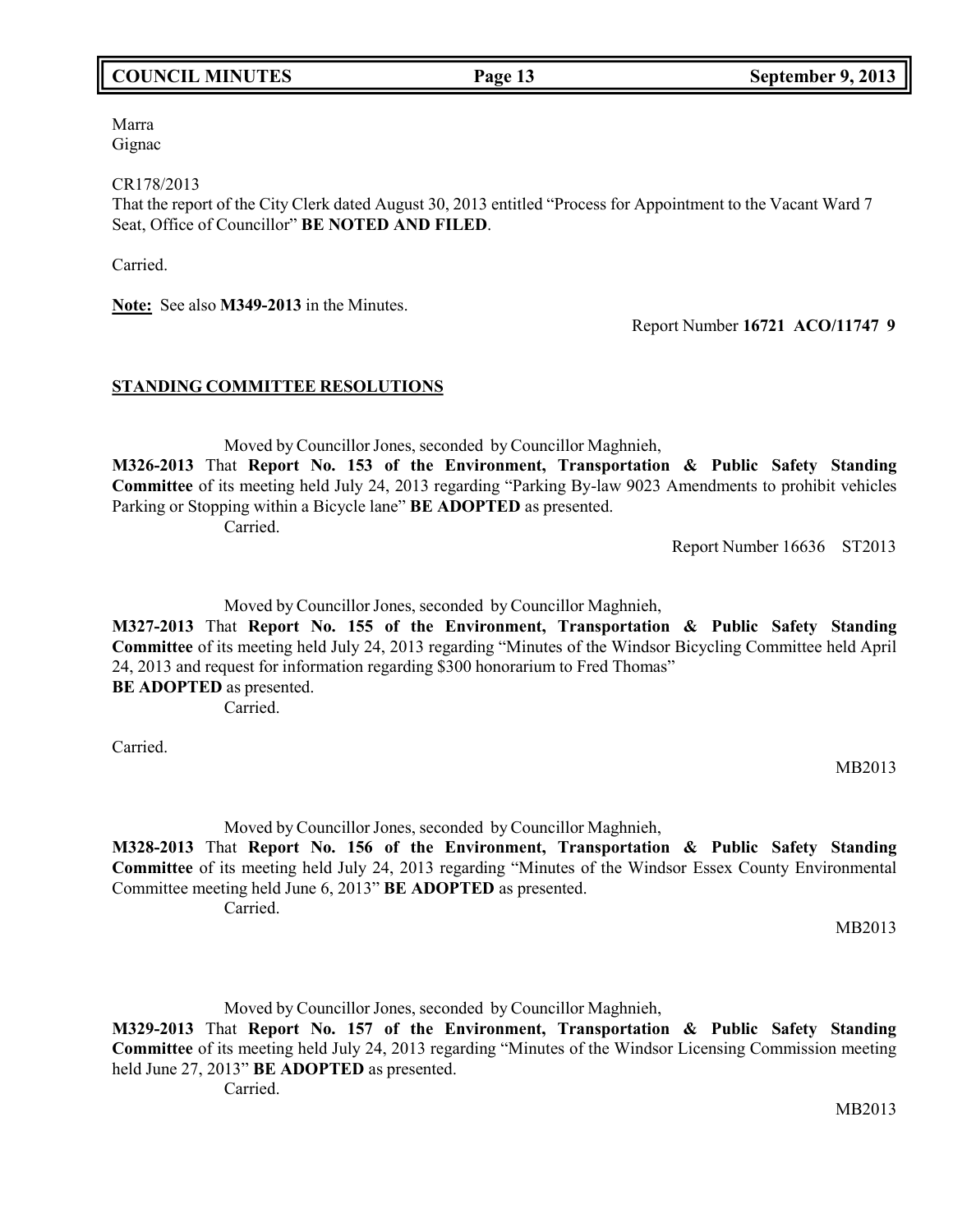| <b>COUNCIL MINUTES</b> |  |
|------------------------|--|
|------------------------|--|

# Moved by Councillor Jones, seconded by Councillor Maghnieh,

**M330-2013** That **Report No 161 of the Planning & Economic Development Standing Committee** of its meeting held July 15, 2013 regarding "Request to close part of north/south & east/west alleys between Wallace Avenue and Scofield Avenue, east of Howard" **BE ADOPTED** as presented.

Carried.

Report Number 16629 SAA2013

# Moved by Councillor Sleiman, seconded by Councillor Marra,

**M331-2013** That **Report No. 162 of the Planning & Economic Development Standing Committee** of its meeting held July 15, 2013 regarding "Request for a refund of Building Permit Fees, Development Charges & Cash in lieu of Parkland Fees – Windsor-Essex Children's Aid Society -1671 Riverside Drive East) to waive the fees" **BE ADOPTED AS AMENDED**:

That the request from Windsor-Essex Children's Aid Society for the refund of \$68,452.00 consisting of building permit fees of \$19,418.00, development charges grant of \$47,568.00 and cash-in-lieu of parkland grant of \$1,466.00 for a combined total of \$68,452.00 for the construction of a two-storey, 13,668 square foot building addition **BE APPROVED**.

> Carried. Councillor Payne voting nay.

Report Number 16633 SB2013

Moved by Councillor Jones, seconded by Councillor Maghnieh,

**M332-2013** That **Report No. 164 of the Planning & Economic Development Standing Committee** of its meeting held August 12, 2013 regarding "Rezoning, 1118486 Ontario Ltd., 2085 Industrial Drive, allow health studio as additional permitted use on the subject land" **BE ADOPTED** as presented. Carried.

Report Number 16678 ZB/1176

Moved by Councillor Jones, seconded by Councillor Maghnieh,

**M333-2013** That **Report No. 165 of the Planning & Economic Development Standing Committee** of its meeting held August 12, 2013 regarding "Minutes of the International Relations Committee meeting held June 24, 2013" **BE ADOPTED** as presented.

Carried.

MB2013

Moved by Councillor Dilkens, seconded by Councillor Sleiman,

**M334-2013** That **Report No 166 of the Planning & Economic Development Standing Committee** of its meeting held August 12, 2013 regarding "Lauzon Tavern, 7880 Wyandotte Street East, to permit the existing parking area and to facilitate improvements to the existing parking area" **BE ADOPTED** as presented. Carried.

Report Number 16679 ZB/11715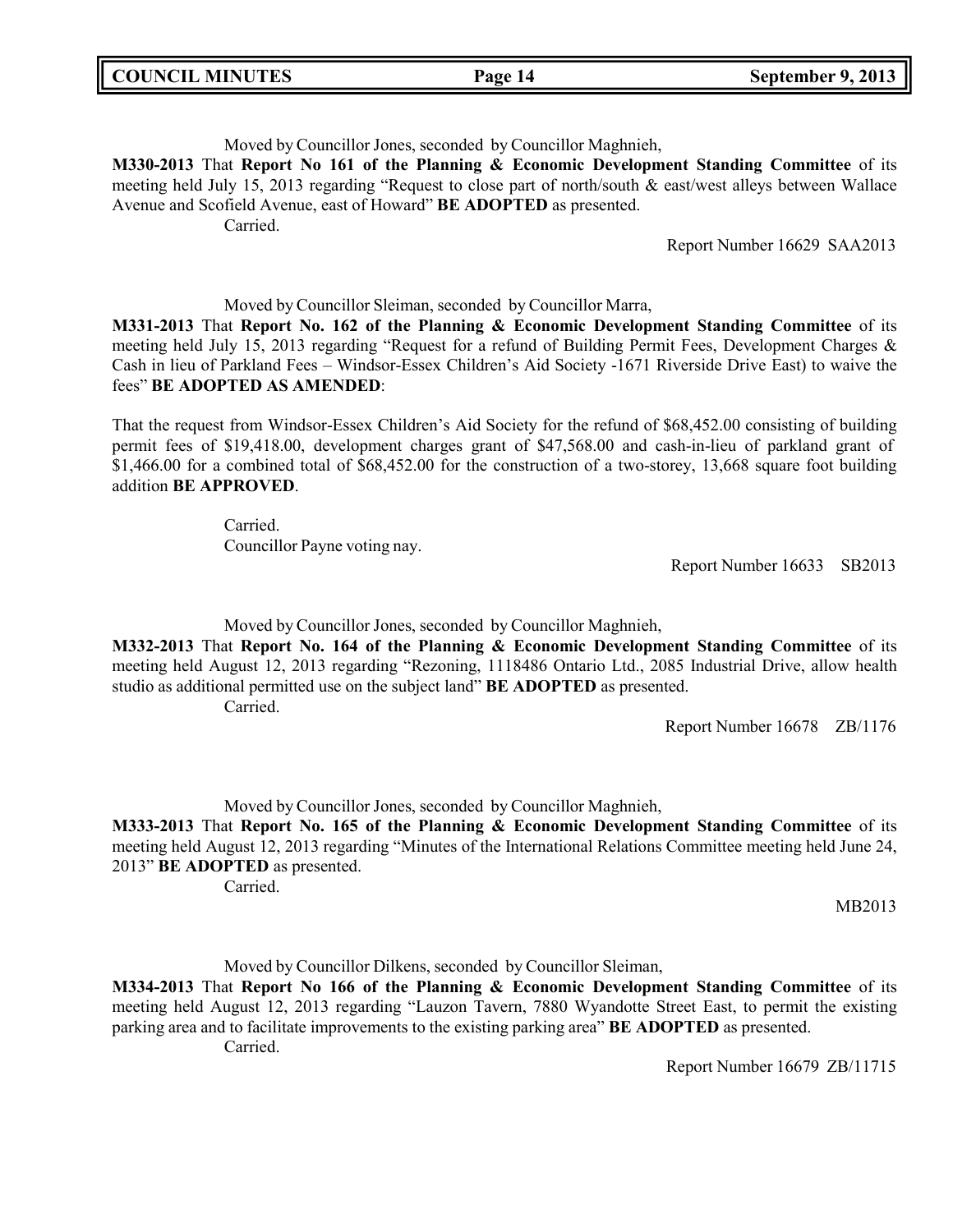| <b>COUNCIL MINUTES</b> | Page 15 | September 9, 2013 |
|------------------------|---------|-------------------|
|                        |         |                   |

Moved by Councillor Jones, seconded by Councillor Maghnieh, **M335-2013** That **Report No. 172 of the Social Development, Health & Culture Standing Committee** of its meeting held August 7, 2013 regarding "Communication Item – Pathway to Potential (P2P) Funding Update and the May & June 2013 newsletters" **BE ADOPTED** as presented. Carried.

Moved by Councillor Jones, seconded by Councillor Maghnieh, **M336-2013** That **Report No. 173 of the Social Development, Health & Culture Standing Committee** of its meeting held August 7, 2013 regarding "Minutes of the Willistead Manor Inc. Executive Committee and Board of Directors meetings held May 9, 2013" **BE ADOPTED** as presented. Carried.

MB2013

MB2013

MB2013

Moved by Councillor Jones, seconded by Councillor Maghnieh, **M337-2013** That **Report No. 174 of the Social Development, Health & Culture Standing Committee** of its meeting held August 7, 2013 regarding "Minutes of the Willistead Manor Inc. Executive Committee and Board of Directors meetings held June 13, 2013" **BE ADOPTED** as presented.

Carried.

Moved by Councillor Jones, seconded by Councillor Maghnieh,

**M338-2013** That **Report No. 175 of the Social Development, Health & Culture Standing Committee** of its meeting held August 7, 2013 regarding "Minutes of the Committee of Management for Huron Lodge meeting held June 10, 2013" **BE ADOPTED** as presented.

Carried.

MB2013

Moved by Councillor Jones, seconded by Councillor Maghnieh,

**M339-2013** That **Report No. 177 of the Social Development, Health & Culture Standing Committee** of its meeting held August 7, 2013 regarding "Neighbourhood Spaces Artist in Residence" **BE ADOPTED** as presented.

Carried.

Report Number 16670 SR/8996

Moved by Councillor Jones, seconded by Councillor Maghnieh,

**M340-2013** That **Report No. 180 of the Social Development, Health & Culture Standing Committee** of its meeting held August 7, 2013 regarding "Request for Demolition – Windsor Essex Community Housing Corporation Property – 329 Fort Street, Amherstburg, Ontario" **BE ADOPTED** as presented.

Carried.

Councillor Payne discloses an interest and abstains from voting on this matter.

Report Number 16440 SB2013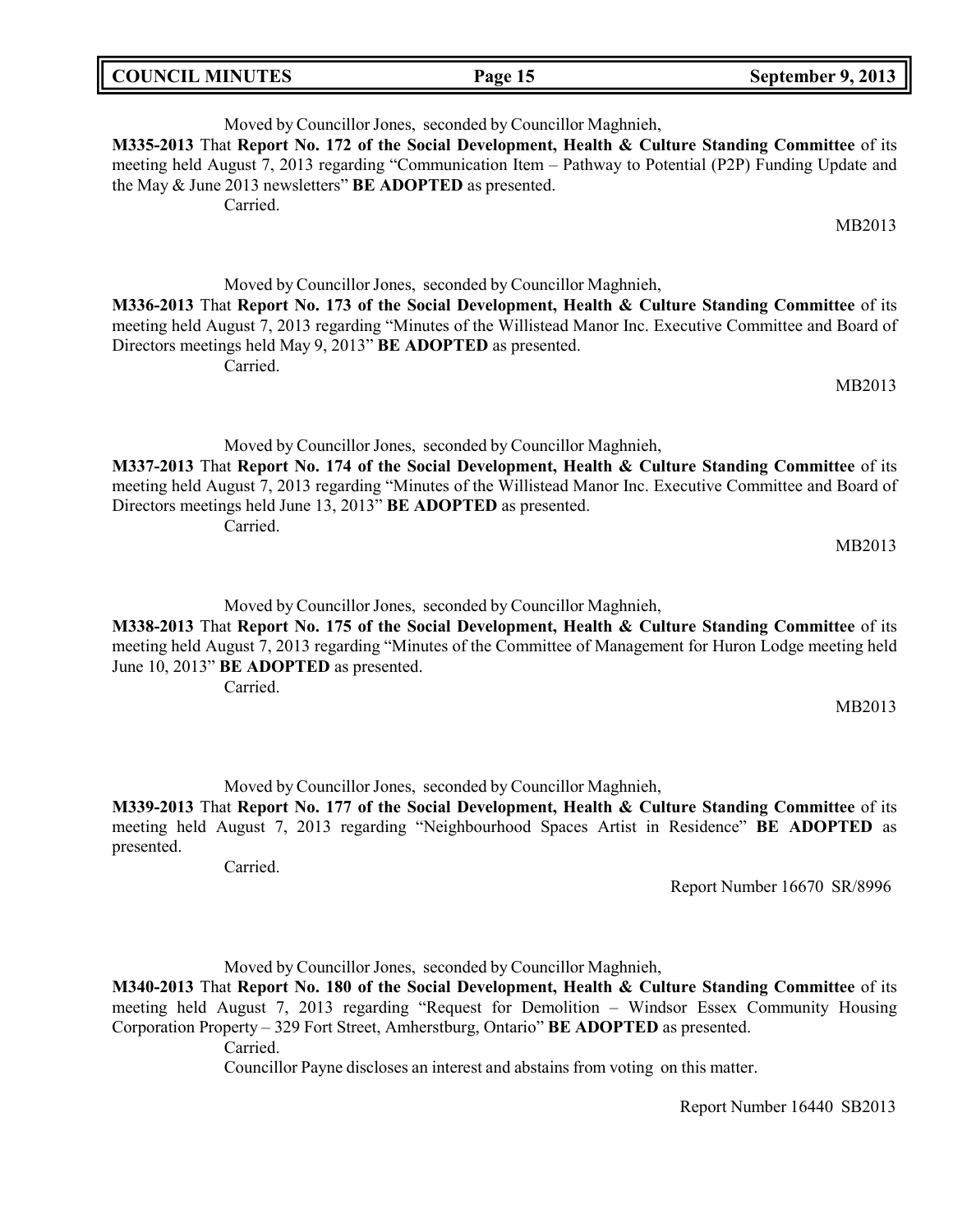| <b>COUNCIL MINUTES</b>                       |                                                                                                                                                                                                                                                                                                                        | Page 16 | September 9, 2013                                                                                                                              |
|----------------------------------------------|------------------------------------------------------------------------------------------------------------------------------------------------------------------------------------------------------------------------------------------------------------------------------------------------------------------------|---------|------------------------------------------------------------------------------------------------------------------------------------------------|
| M341-2013<br>as presented.                   | Moved by Councillor Jones, seconded by Councillor Maghnieh,<br>meeting held August 7, 2013 regarding "Relocation of Public Art" BE ADOPTED<br>Carried.                                                                                                                                                                 |         | That Report No. 181 of the Social Development, Health & Culture Standing Committee of its<br>Report Number 16575 GFG/6921                      |
| M342-2013<br><b>BE ADOPTED</b> as presented. | Moved by Councillor Jones, seconded by Councillor Maghnieh,<br>That Report No. 140 of the Executive Committee of Council of its meeting<br>Carried.                                                                                                                                                                    |         | held July 29, 2013 regarding "The Corporation of the City of Windsor, 2012 Consolidated Financial Statements"<br>Report Number 16651<br>AF2013 |
| M343-2013                                    | Moved by Councillor Jones, seconded by Councillor Maghnieh,<br>That Report No. 141 of the Executive Committee of Council of its meeting<br>held July 29, 2013 regarding "Status Report – Compliance with Applicable Laws and Regulations,<br>2 <sup>nd</sup> Quarter 2013" <b>BE ADOPTED</b> as presented.<br>Carried. |         | Report Number 16655<br>AF2013                                                                                                                  |
| M344-2013                                    | Moved by Councillor Jones, seconded by Councillor Maghnieh,<br>That Report No. 143 of the Executive Committee of Council of its meeting                                                                                                                                                                                |         |                                                                                                                                                |

held July 29, 2013 regarding "2013 Second Quarter Operating Budget Variance Report" **BE ADOPTED** as presented. Carried.

Report Number 16662 AFB/11544

Moved by Councillor Jones, seconded by Councillor Maghnieh,

**M345-2013** That **Report No. 144 of the Executive Committee of Council** of its meeting held July 29, 2013 regarding "The minutes of the Transit Windsor and Windsor Chartabus Inc. - June 12, 2013 **BE ADOPTED AS AMENDED**:

That the Minutes of the Transit Windsor and Windsor Chartabus Inc. – June 12, 2013 (including the letter dated July 10, 2013 authored by Transit Windsor General Manager regarding Rescinded Resolution TW4812013 from Transit Board's June 12, 2013 minutes) **BE ADOPTED**. Carried.

MB2013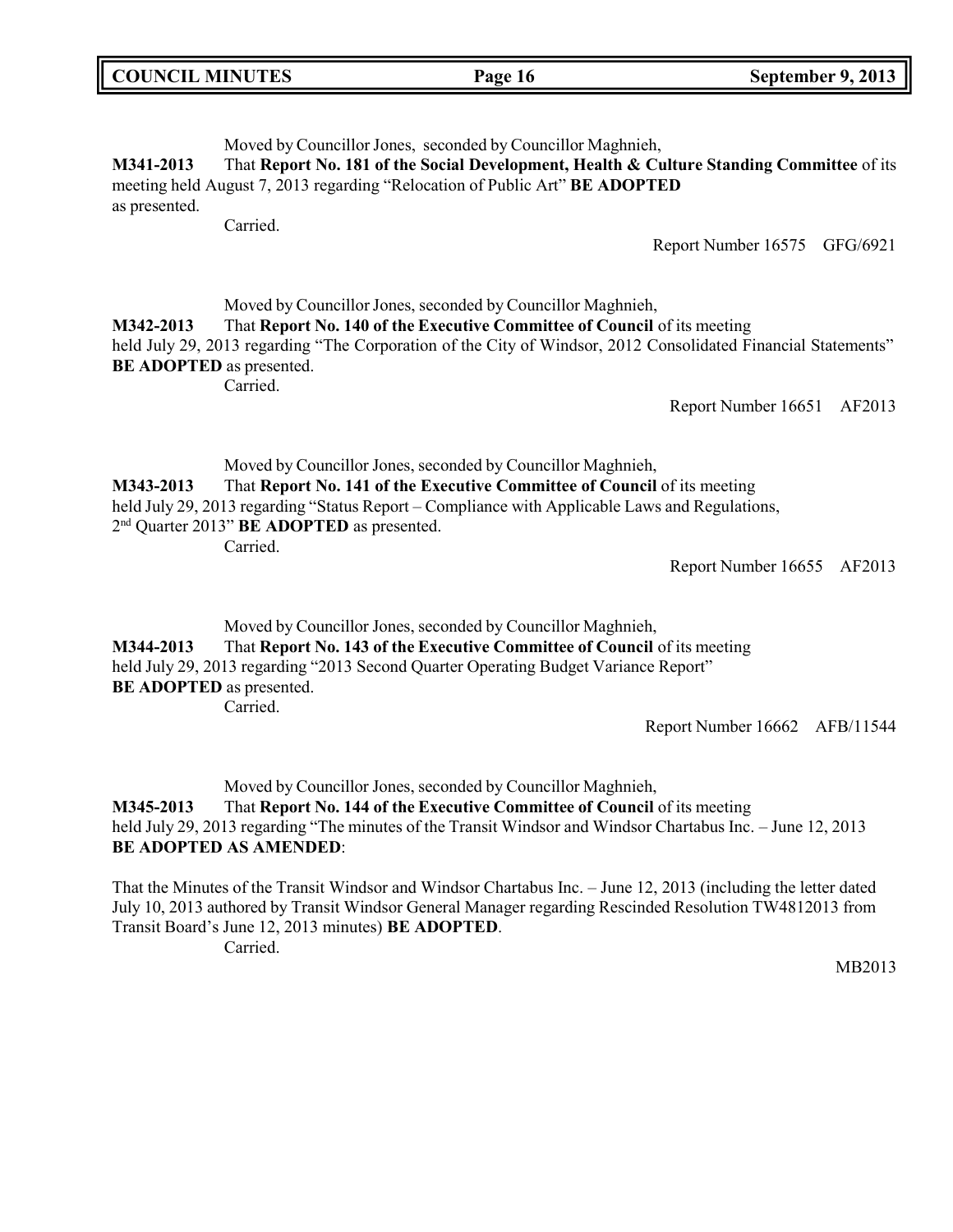|  | <b>COUNCIL MINUTES</b> |
|--|------------------------|
|--|------------------------|

**Adopted by Council at its meeting held September 9, 2013 [M326-2013] /SG** Windsor, Ontario September 9, 2013

# **REPORT NO. 153** of the **ENVIRONMENT, TRANSPORTATION & PUBLIC SAFETY STANDING COMMITTEE**

of its meeting held July 24, 2013

| <b>Present:</b> | <b>Councillor A. Halberstadt</b>       |
|-----------------|----------------------------------------|
|                 | <b>Councillor R. Jones</b>             |
|                 | <b>Councillor H. Payne</b>             |
|                 | <b>Councillor F. Valentinis, Chair</b> |

**Regrets: Councillor J. Gignac**

That the following recommendations of the Environment, Transportation and Public Safety Standing Committee **BE APPROVED:**

Moved by Councillor Halberstadt, seconded by Councillor Jones,

**THAT** Parking By-law Number 9023 **BE AMENDED** as listed and attached in Appendix "A" of this report to prohibit vehicles stopping or parking in a bicycle lane; and further **THAT** the City Solicitor **PREPARE** the necessary documents to amend the by-law. Carried.

**Clerk's Note: The administrative report authored by the Manager of Transportation Planning dated July 2, 2013 entitled "***Parking By-law 9023 Amendments to prohibit vehicles Parking or Stopping within a Bicycle Lane***" is** *attached* **as background information.**

**LIVELINK 16636, ST2013**

**CHAIRPERSON**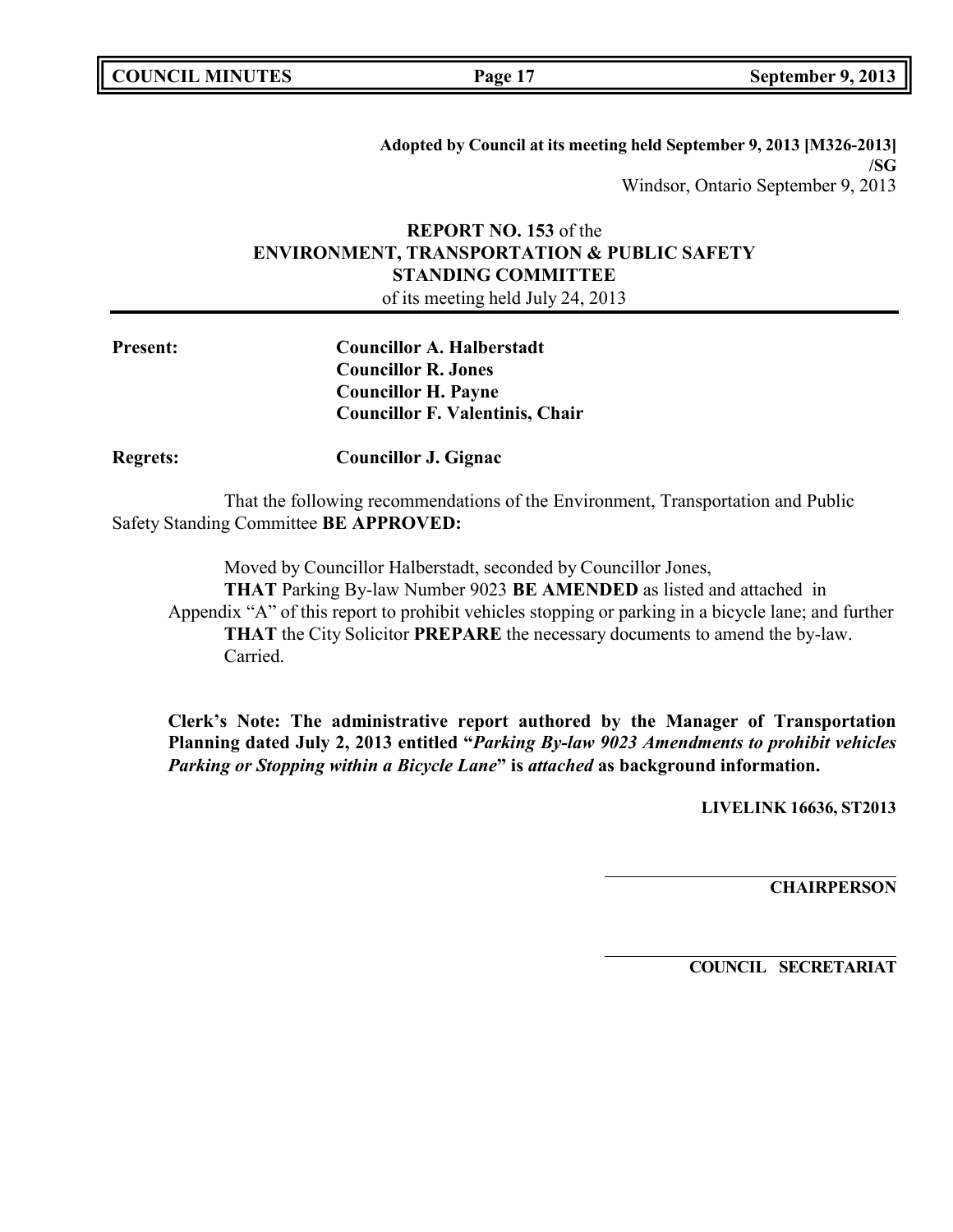**COUNCIL MINUTES Page 18 September 9, 2013**

**Adopted by Council at its meeting held September 9, 2013 [M327-2013] /SG** Windsor, Ontario September 9, 2013

# **REPORT NO. 155** of the **ENVIRONMENT, TRANSPORTATION & PUBLIC SAFETY STANDING COMMITTEE**

of its meeting held July 24, 2013

| <b>Present:</b> | <b>Councillor A. Halberstadt</b>       |
|-----------------|----------------------------------------|
|                 | <b>Councillor R. Jones</b>             |
|                 | <b>Councillor H. Payne</b>             |
|                 | <b>Councillor F. Valentinis, Chair</b> |
|                 |                                        |

**Regrets: Councillor J. Gignac**

That the following recommendations of the Environment, Transportation and Public Safety Standing Committee **BE APPROVED:**

Moved by Councillor Payne, seconded by Councillor Jones,

**THAT** the minutes of the Windsor Bicycling Committee meeting held April 24, 2013 **BE RECEIVED** for information; and further

**THAT** the Windsor Bicycling Committee **BE REQUESTED** to provide information regarding the \$300 honorarium given to Fred Thomas, who instructed the Elder College Safe Cycling Program.

Carried.

**Clerk's Note: The minutes of the Windsor Bicycling Committee meeting held April 24, 2013 are** *attached* **as background information.**

**CHAIRPERSON**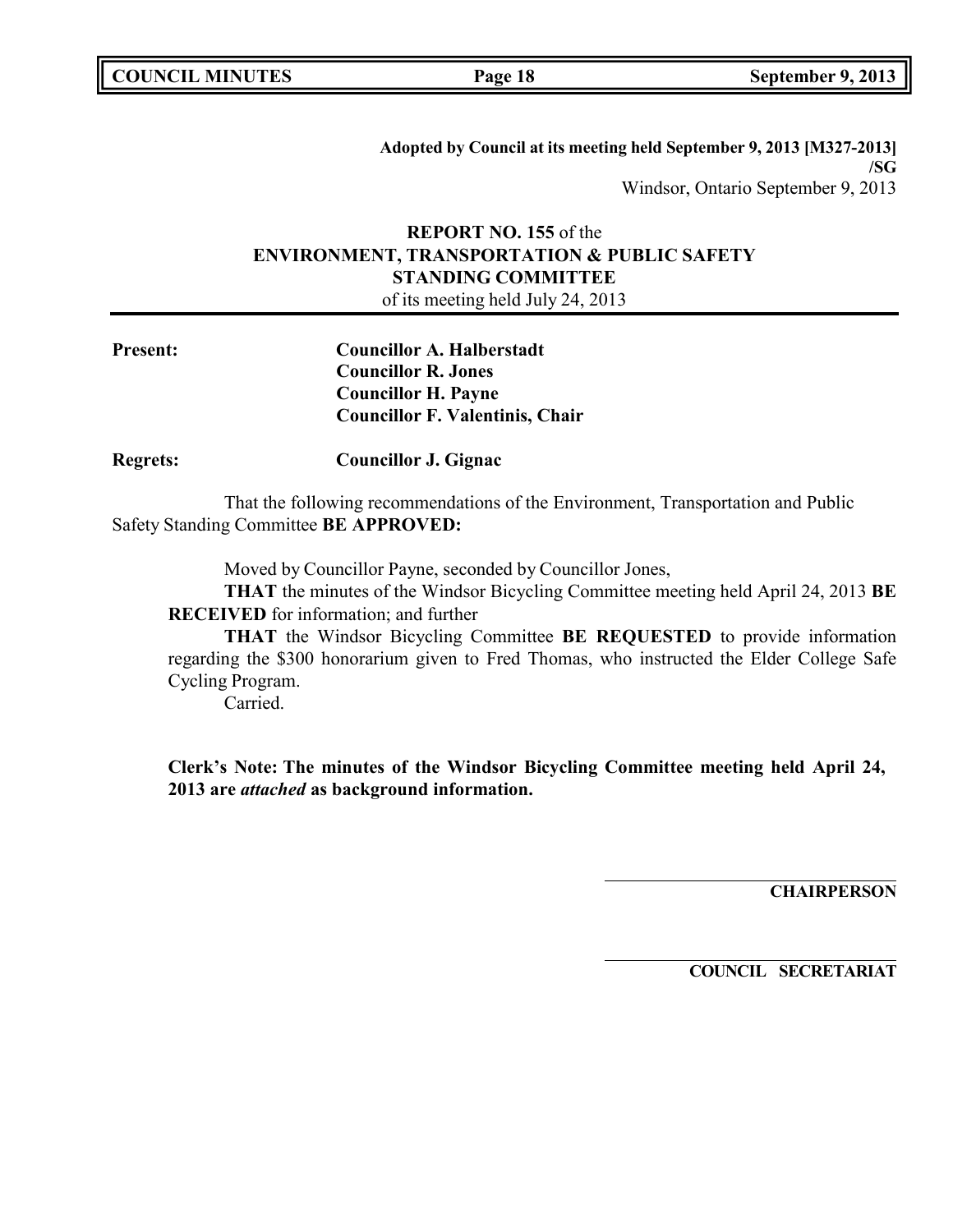|  | <b>COUNCIL MINUTES</b> |
|--|------------------------|
|--|------------------------|

**Adopted by Council at its meeting held September 9, 2013 [M328-2013] /SG** Windsor, Ontario September 9, 2013

# **REPORT NO. 156** of the **ENVIRONMENT, TRANSPORTATION & PUBLIC SAFETY STANDING COMMITTEE**

of its meeting held July 24, 2013

| <b>Present:</b> | <b>Councillor A. Halberstadt</b>       |
|-----------------|----------------------------------------|
|                 | <b>Councillor R. Jones</b>             |
|                 | <b>Councillor H. Payne</b>             |
|                 | <b>Councillor F. Valentinis, Chair</b> |
|                 |                                        |

**Regrets: Councillor J. Gignac**

That the following recommendations of the Environment, Transportation and Public Safety Standing Committee **BE APPROVED:**

Moved by Councillor Halberstadt, seconded by Councillor Payne, **THAT** the minutes of the Windsor Essex County Environment Committee meeting held June 6, 2013 **BE RECEIVED** for information Carried.

**Clerk's Note: The minutes of the Windsor Essex County Environment Committee meeting held June 6, 2013 are** *attached* **as background information.**

**CHAIRPERSON**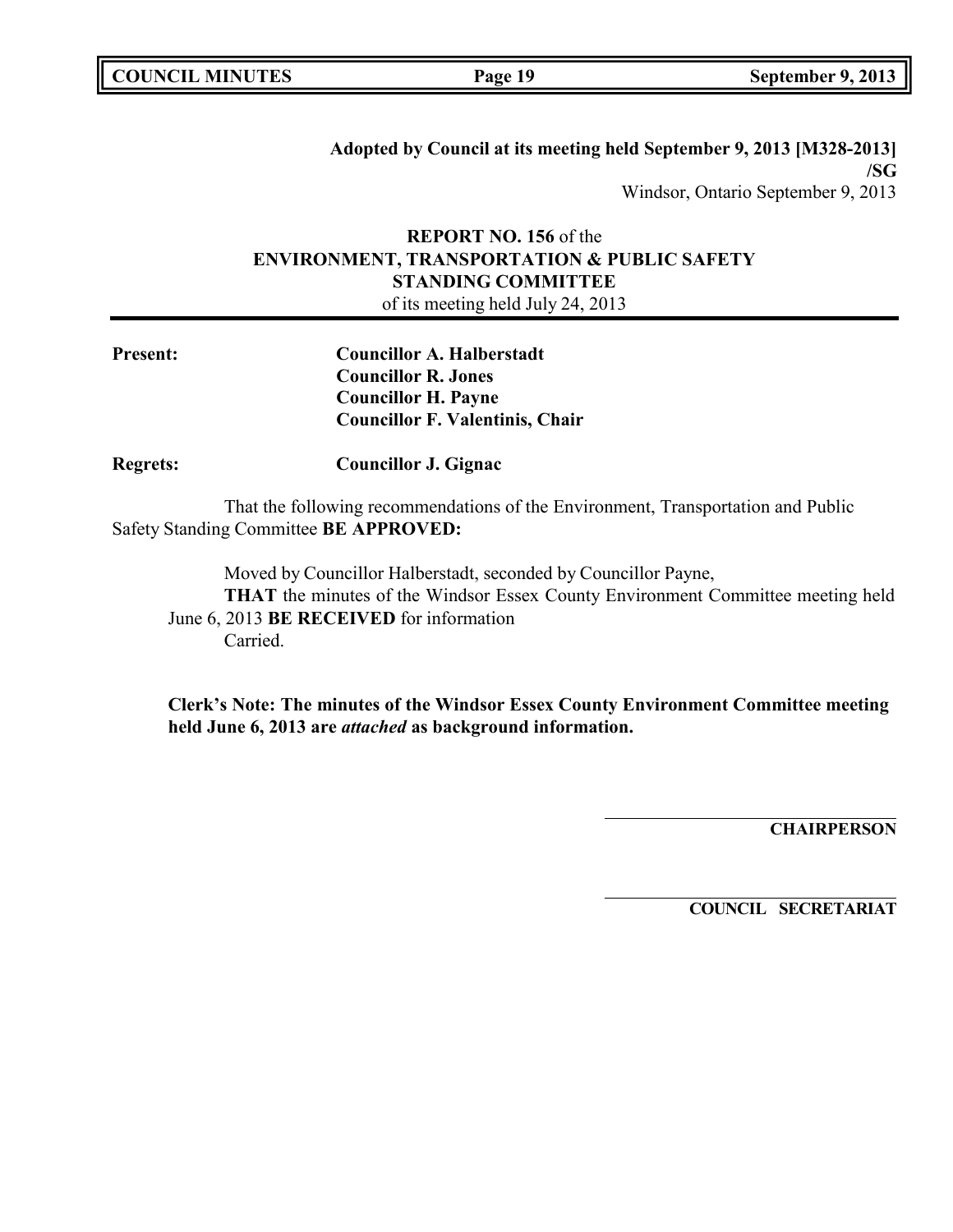|  | <b>COUNCIL MINUTES</b> |
|--|------------------------|
|--|------------------------|

**Adopted by Council at its meeting held September 9, 2013 [M329-2013] /SG** Windsor, Ontario September 9, 2013

# **REPORT NO. 157** of the **ENVIRONMENT, TRANSPORTATION & PUBLIC SAFETY STANDING COMMITTEE**

of its meeting held July 24, 2013

| <b>Present:</b> | <b>Councillor A. Halberstadt</b><br><b>Councillor R. Jones</b><br><b>Councillor H. Payne</b><br><b>Councillor F. Valentinis, Chair</b> |
|-----------------|----------------------------------------------------------------------------------------------------------------------------------------|
| <b>Regrets:</b> | <b>Councillor J. Gignac</b>                                                                                                            |
|                 | That the following recommendations of the Environment, Transportation and Public<br>Safety Standing Committee BE APPROVED:             |
|                 | Moved by Councillor Jones, seconded by Councillor Halberstadt,                                                                         |

**THAT** the minutes of the Windsor Licensing Commission meeting held June 27, 2013 **BE RECEIVED** for information Carried.

**Clerk's Note: The minutes of the Windsor Licensing Commission meeting held June 27, 2013 are** *attached* **as background information.**

**CHAIRPERSON**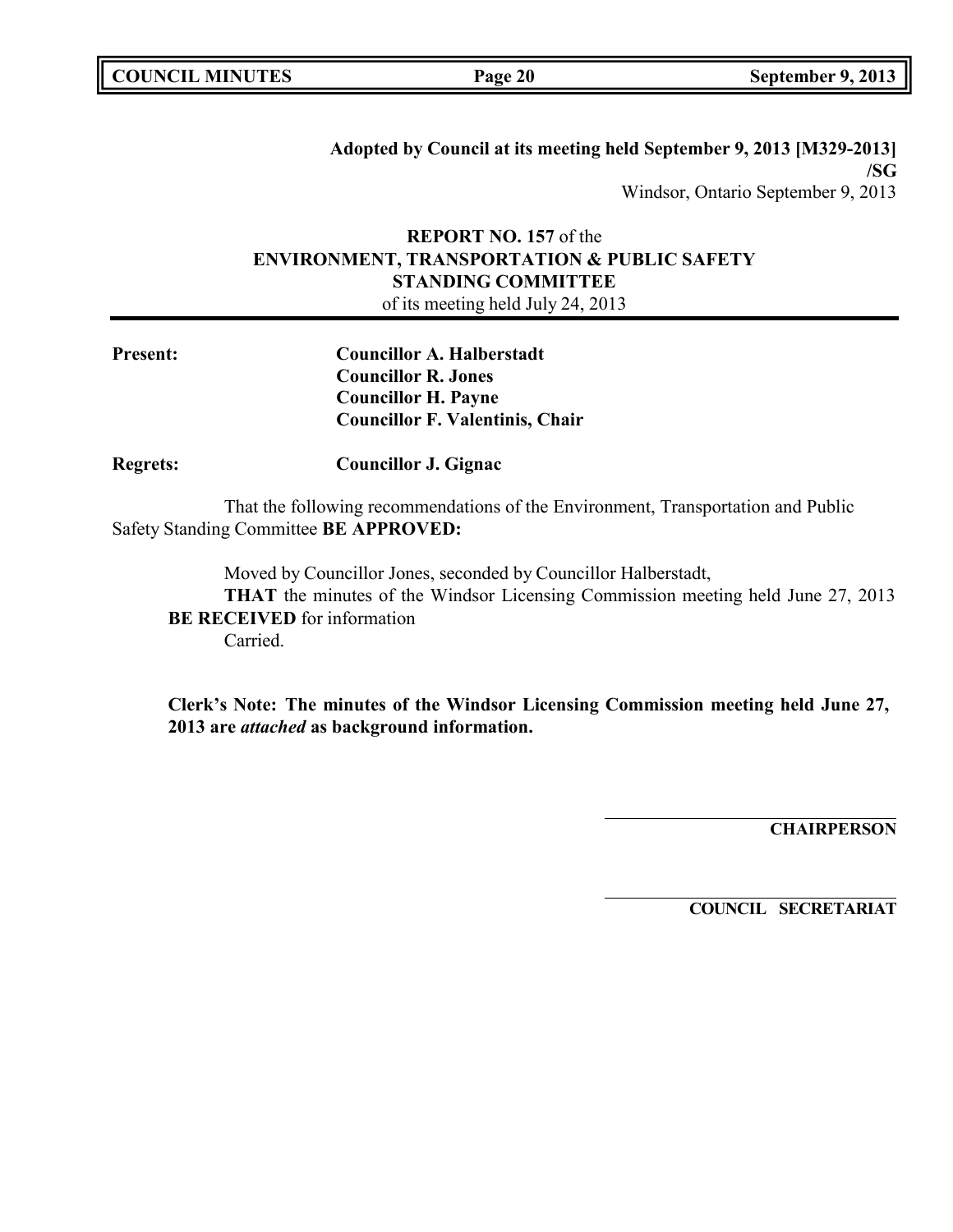**COUNCIL MINUTES Page 21 September 9, 2013**

**Adopted by Council at its meeting held September 9, 2013 [M330-2013] DEFEERRED to the August 26, 2013 meeting of Council** to allow for all interested parties to be in attendance **as adopted by Council at its meeting held August 6, 2013 [M303-2013]** /SG Windsor, Ontario August 6, 2013

# **REPORT NO. 161** of the **PLANNING & ECONOMIC DEVELOPMENT STANDING COMMITTEE** of its meeting held July 15, 2013

| <b>Present:</b> | <b>Councillor Percy Hatfield</b> |
|-----------------|----------------------------------|
|                 | <b>Councillor Hilary Payne</b>   |
|                 | <b>Councillor Ed Sleiman</b>     |
| <b>Absent:</b>  | <b>Councillor Drew Dillens</b>   |
|                 | <b>Councillor Bill Marra</b>     |
|                 |                                  |

That the following recommendations of the Planning & Economic Development Standing Committee **BE APPROVED** as follows**:**

Moved by Councillor Payne, seconded by Councillor Hatfield

I. That part of the 4.57 metre (15.0 feet) wide north/south and east/west alleys, between Wallace Avenue and Scofield Avenue, east of Howard Avenue, abutting the west lot line of the property known as 520 Wallace Avenue, and north lot lines of the properties known as 520, 530, 534, 540, and 548 Wallace Avenue, shown as Parts  $1 \& 2$  on Drawing No. CC-1638 *attached* hereto as Appendix "A", **BE ASSUMED** for subsequent closure and conveyance to the abutting property owners, and further the City Solicitor **BE REQUESTED** to prepare the necessary by-law;

II. That part of the 4.57 metre (15.0 feet) wide north/south and east/west alleys, between Wallace Avenue and Scofield Avenue, east of Howard Avenue, abutting the west lot line of the property known as 520 Wallace Avenue, and north lot lines of the properties known as 520, 530, 534, 540, and 548 Wallace Avenue, shown as Parts 1 & 2 Drawing No. CC-1638 *attached* hereto as Appendix "A", **BE CLOSED AND CONVEYED** to the abutting property owners subject to the following:

- i. Easements are required in favour of
- $\bullet$ EnWin Utilities Ltd.,
- Windsor Utilities Commission, and
- Cogeco Cable Canada LP for the portion of the north/south alley to be closed
- ii. Applicant **BE REQUIRED** to remove boulevard parking and curb cut at 520 Wallace Avenue to the satisfaction of the City Engineer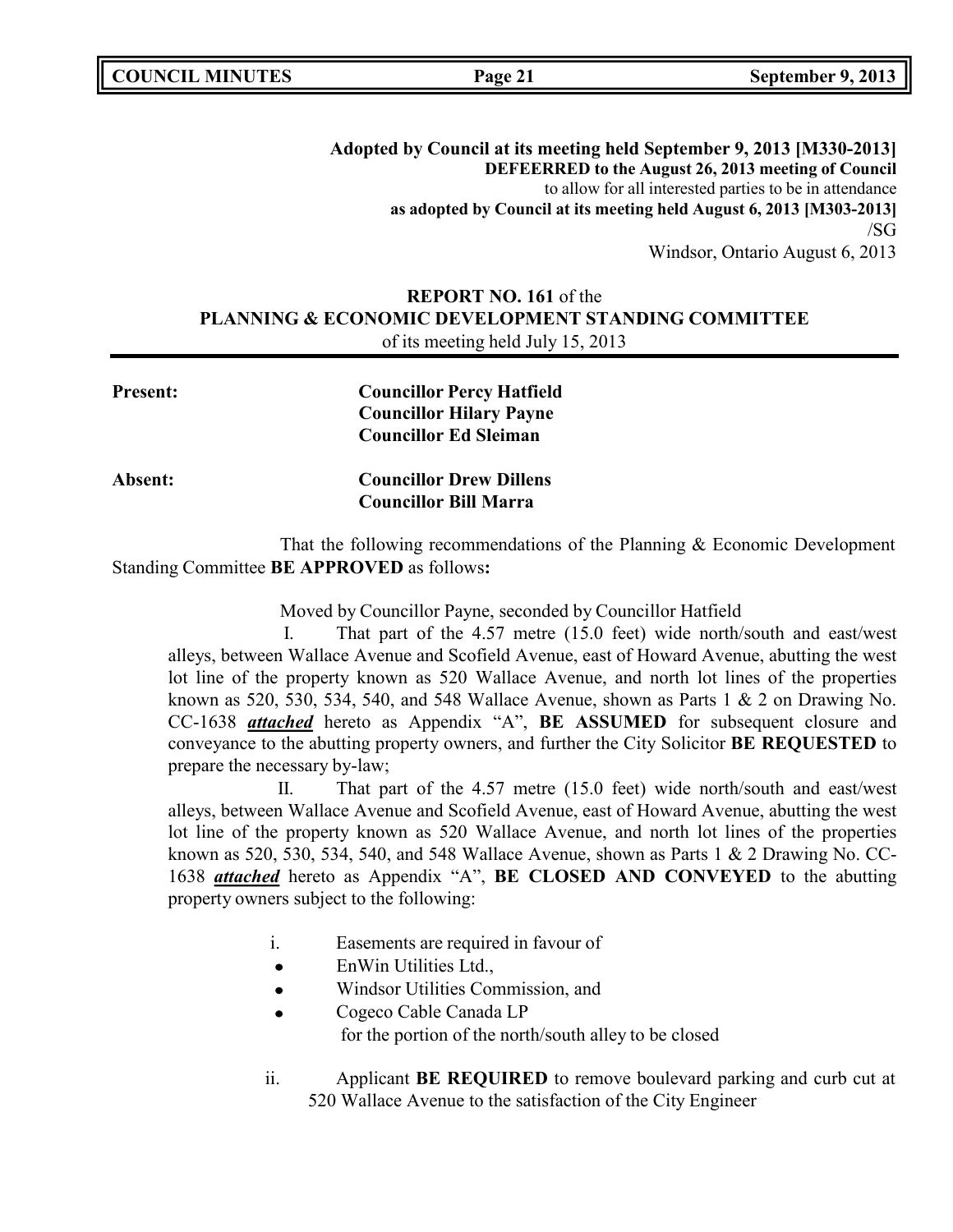- iii. The abutting property owners **BE REQUIRED** to maintain existing grade of the closed alley to ensure proper drainage into the existing catch basin that drains the area.
- iv. Conveyance cost
	- Abutting properties zoned RD1.4: \$1.00 plus deed preparation cost and  $\bullet$ proportionate share of survey cost

and further:

- v. The City Planner **BE REQUESTED** to supply the appropriate legal description, in accordance with Drawing Number. CC-1638, *attached* hereto as Appendix "A"
- vi. The City Planner, or designate, **BE AUTHORIZED** to publish the required legal notice
- vii. The City Solicitor **BE REQUESTED** to prepare the by-law to close
- viii. The Chief Administrative Officer and City Clerk **BE AUTHORIZED** to sign all necessary documents approved as to form and content satisfactory to the City Solicitor
	- ix. The transaction **BE COMPLETED** electronically pursuant to By-law Number 366-2003. Carried.
- *Clerk's Note:*The administrative report authored by the City Planner dated June 27, 2013 entitled "*Request to close part of north/south & east/west alleys between Wallace Avenue and Scofield Avenue, east of Howard*" is *attached* as background information.

**LIVELINK 16629, SAA2013**

**VICE CHAIRPERSON**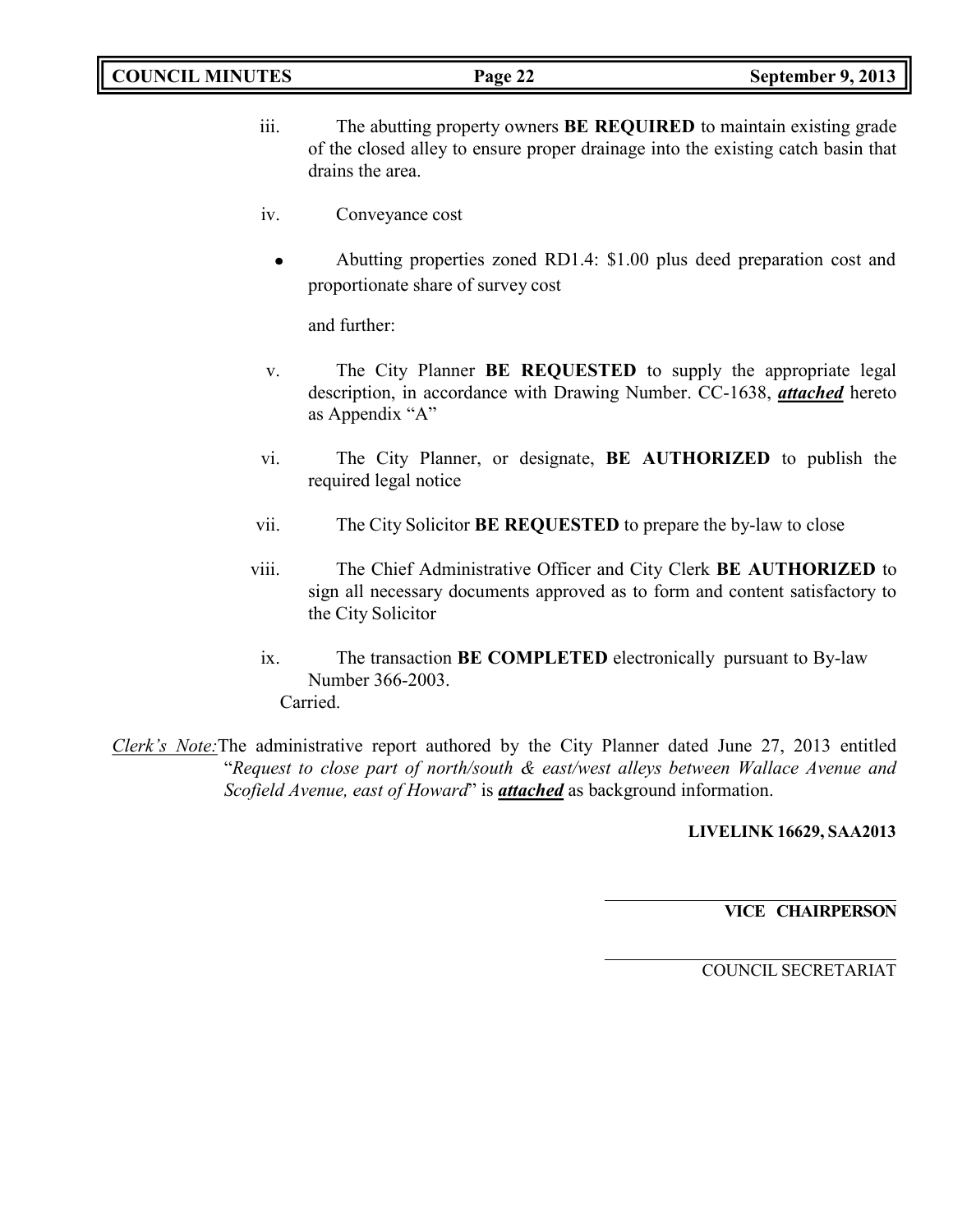**COUNCIL MINUTES Page 23 September 9, 2013**

**Adopted AS AMENDED by Council –see wording in M331-2013 at its meeting held September 9, 2013 [M331-2013] DEFEERRED to the September 9, 2013 meeting of Council** to allow for all interested parties to be in attendance **as adopted by Council at its meeting held August 6, 2013 [M304-2013]** /SG Windsor, Ontario August 6, 2013

# **REPORT NO. 162** of the **PLANNING & ECONOMIC DEVELOPMENT STANDING COMMITTEE** of its meeting held July 15, 2013

| <b>Present:</b> | <b>Councillor Percy Hatfield</b> |
|-----------------|----------------------------------|
|                 | <b>Councillor Hilary Payne</b>   |
|                 | <b>Councillor Ed Sleiman</b>     |
| Absent:         | <b>Councillor Drew Dillens</b>   |
|                 | <b>Councillor Bill Marra</b>     |

That the following recommendations of the Planning & Economic Development Standing Committee **BE APPROVED** as follows**:**

Moved by Councillor Hatfield, seconded by Councillor Payne

**THAT** the report authored by the Chief Building Official dated July 2, 2013 entitled "Request for a refund of Building Permit Fees, Development Charges & Cash in lieu of Parkland Fees – Windsor-Essex Children's Aid Society – 1671 Riverside Drive East" **BE REFERRED** to City Council for decision.

Carried.

*Clerk's Note:*The administrative report authored by the Chief Building Official dated July 2, 2013 entitled "*Request for a refund of Building Permit Fees, Development charges & Cash in lieu of Parkland Fees – Windsor-Essex Children's Aid Society – 1671 Riverside Drive East*" is *attached* as background information.

**LIVELINK 16633, SB2013**

**VICE CHAIRPERSON**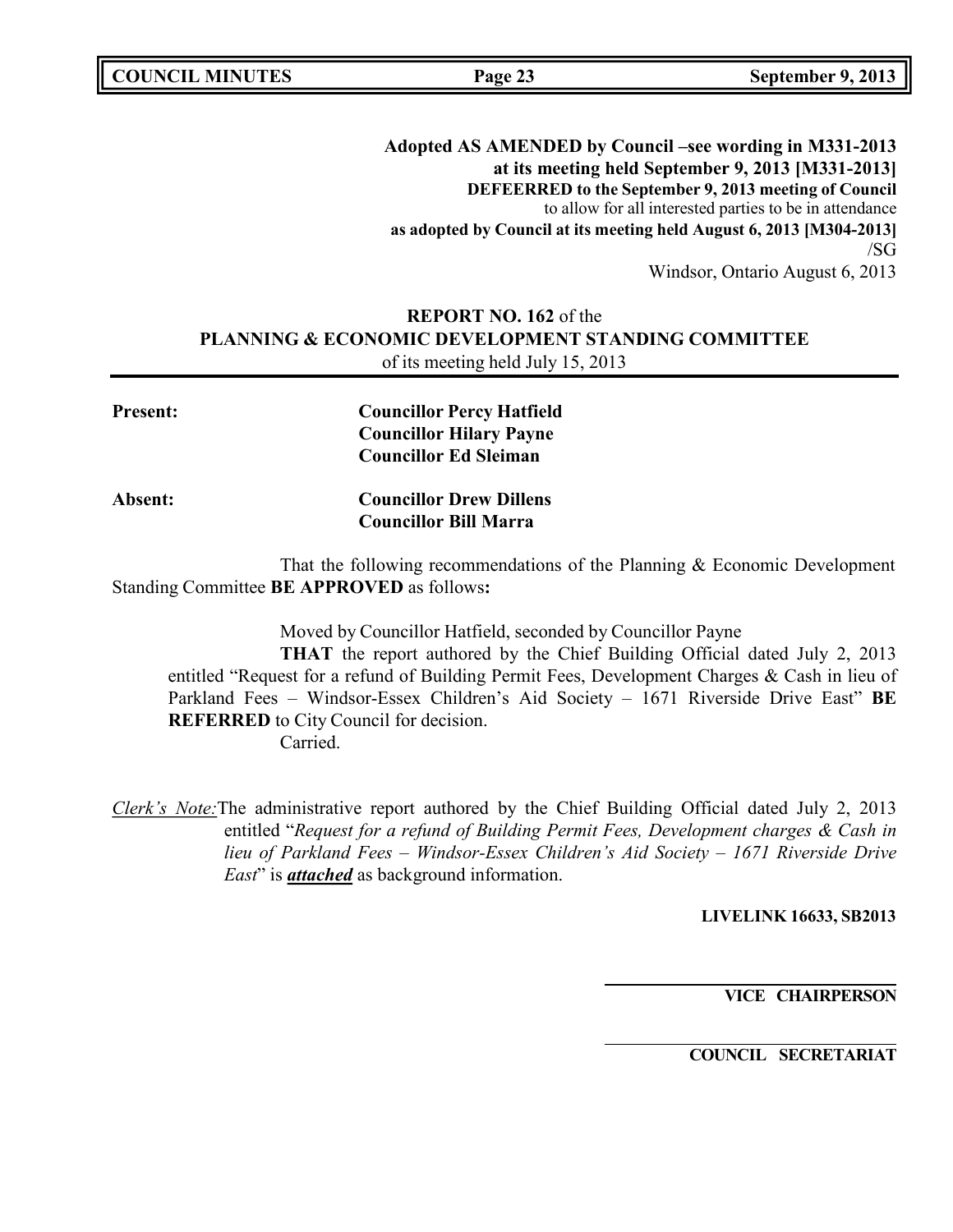**Adopted by Council at its meeting held September 9, 2013 [M332-2013]** /AA Windsor, Ontario September 9, 2013

# **REPORT NO. 164** of the **PLANNING & ECONOMIC DEVELOPMENT STANDING COMMITTEE** of its meeting held August 12, 2013

**Present: Councillor Drew Dilkens Councillor Bill Marra Councillor Hilary Payne Councillor Ed Sleiman Merrill Baker Barbara Bjarneson Cheryl Cross-Leal**

# **Absent: Councillor Percy Hatfield**

That the following recommendations of the Planning & Economic Development Standing Committee **BE APPROVED** as follows**:**

Moved by Councillor Dilkens, seconded by Barbara Bjarneson

1. **THAT** an amendment to the Zoning By-law 8600 **BE APPROVED** to change the zoning of the property located on the southeast corner of the intersection of Ambassador Drive and Industrial Drive, known municipally as 2085 Industrial Drive and described as Lots 879-888, Part of Lot 878 and Part of Block E on Plan 991; Lots 16-21, Part of Lots 22, 14, 15, 23, and Part of Whittaker Avenue on Plan 1405; Part 1 on Plan 12R7544; by adding a site specific provision to allow a Health Studio as an additional permitted use on the subject land; and

2. **THAT** the proposed change in Use **BE DEEMED** a development; thereby requiring a Site Plan Approval.

Carried.

*Clerk's Note:*The administrative report authored by the City Planner dated July 29, 2013 entitled "*Rezoning, 1118486 Ontario Ltd., 2085 Industrial Drive, allow health studio as additional permitted use on the subject land*" is *attached* as background information.

### **LIVELINK 16678, ZB/11716**

**CHAIRPERSON**

**DEPUTY CLERK**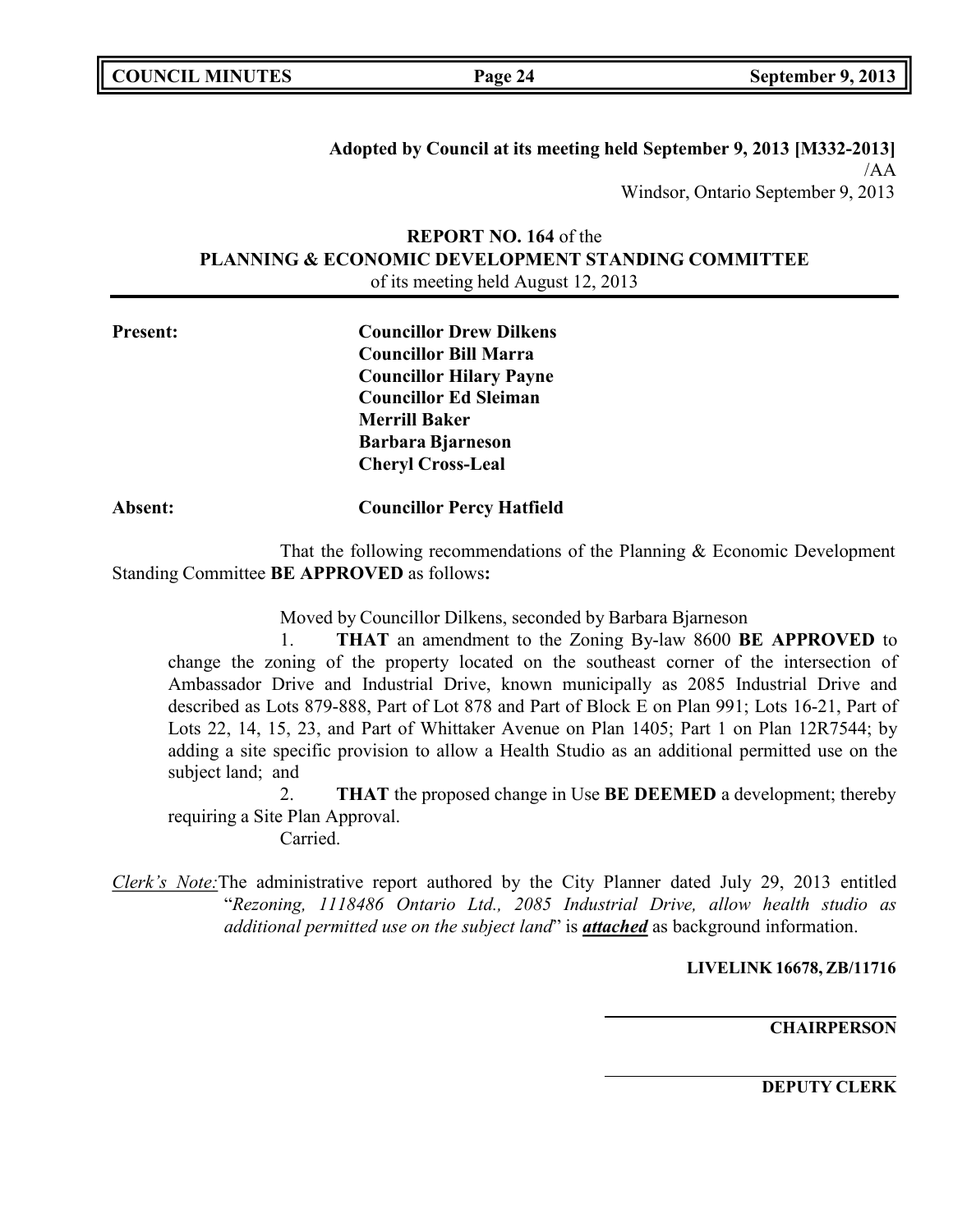**Adopted by Council at its meeting held September 9, 2013 [M333-2013]** /AA Windsor, Ontario September 9, 2013

# **REPORT NO. 165** of the **PLANNING & ECONOMIC DEVELOPMENT STANDING COMMITTEE** of its meeting held August 12, 2013

| <b>Present:</b> | <b>Councillor Drew Dilkens</b> |
|-----------------|--------------------------------|
|                 | <b>Councillor Bill Marra</b>   |
|                 | <b>Councillor Hilary Payne</b> |
|                 | <b>Councillor Ed Sleiman</b>   |
|                 | <b>Merrill Baker</b>           |
|                 | <b>Barbara Bjarneson</b>       |
|                 | <b>Cheryl Cross-Leal</b>       |
|                 |                                |

# **Absent: Councillor Percy Hatfield**

That the following recommendations of the Planning & Economic Development Standing Committee **BE APPROVED** as follows**:**

Moved by Councillor Dilkens, seconded by Councillor Payne **THAT** the minutes of the International Relations Committee meeting held June 24, 2013 **BE RECEIVED** for information. Carried.

*Clerk's Note:*The minutes of the International Relations Committee meeting held June 24, 2013 are *attached* as background information.

**CHAIRPERSON**

**DEPUTY CLERK**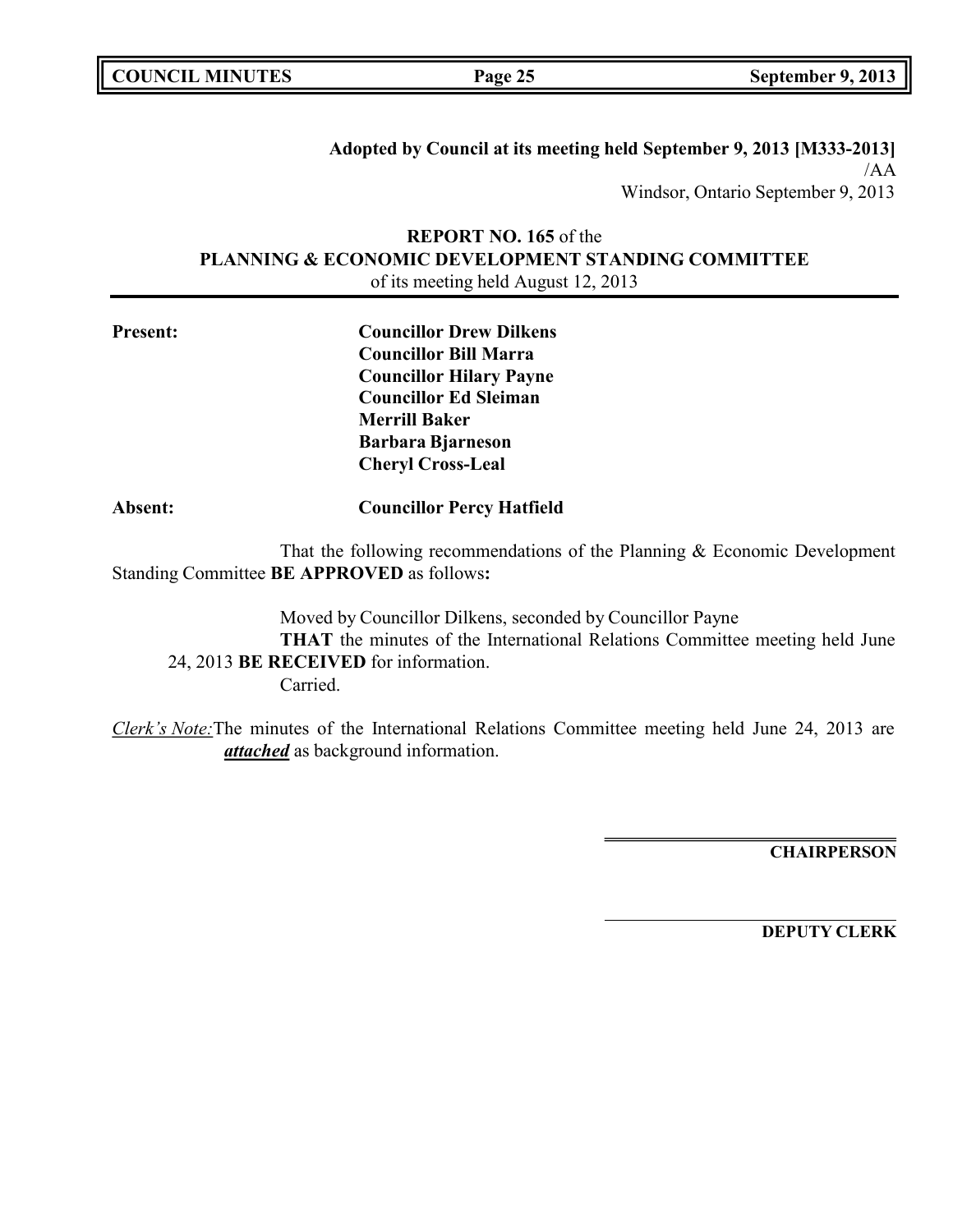**Adopted by Council at its meeting held September 9, 2013 [M334-2013]** /AA Windsor, Ontario September 9, 2013

# **REPORT NO. 166** of the **PLANNING & ECONOMIC DEVELOPMENT STANDING COMMITTEE** of its meeting held August 12, 2013

| <b>Present:</b> | <b>Councillor Drew Dilkens</b> |
|-----------------|--------------------------------|
|                 | <b>Councillor Bill Marra</b>   |
|                 | <b>Councillor Hilary Payne</b> |
|                 | <b>Councillor Ed Sleiman</b>   |
|                 | <b>Merrill Baker</b>           |
|                 | <b>Barbara Bjarneson</b>       |
|                 | <b>Cheryl Cross-Leal</b>       |
|                 |                                |

### **Absent: Councillor Percy Hatfield**

That the following recommendations of the Planning & Economic Development Standing Committee **BE APPROVED** as follows**:**

Moved by Councillor Dilkens, seconded by Merrill Baker

1. **THAT** an amendment to Zoning By-law 8600 **BE APPROVED** amending the zoning Part of Lots 52 to 54 (inclusive), Plan 1135 from Residential District (RD) 1.2 to Commercial District (CD) 1.7 to permit an existing parking lot. Carried.

*Clerk's Note:*The administrative report authored by the City Planner dated July 29, 2013 entitled "*Lauzon Tavern, 7880 Wyandotte Street East, to permit the existing parking area and to facilitate improvements to the existing parking area*" is *attached* as background information.

**LIVELINK 16679, ZB/11715**

**CHAIRPERSON**

DEPUTY CLERK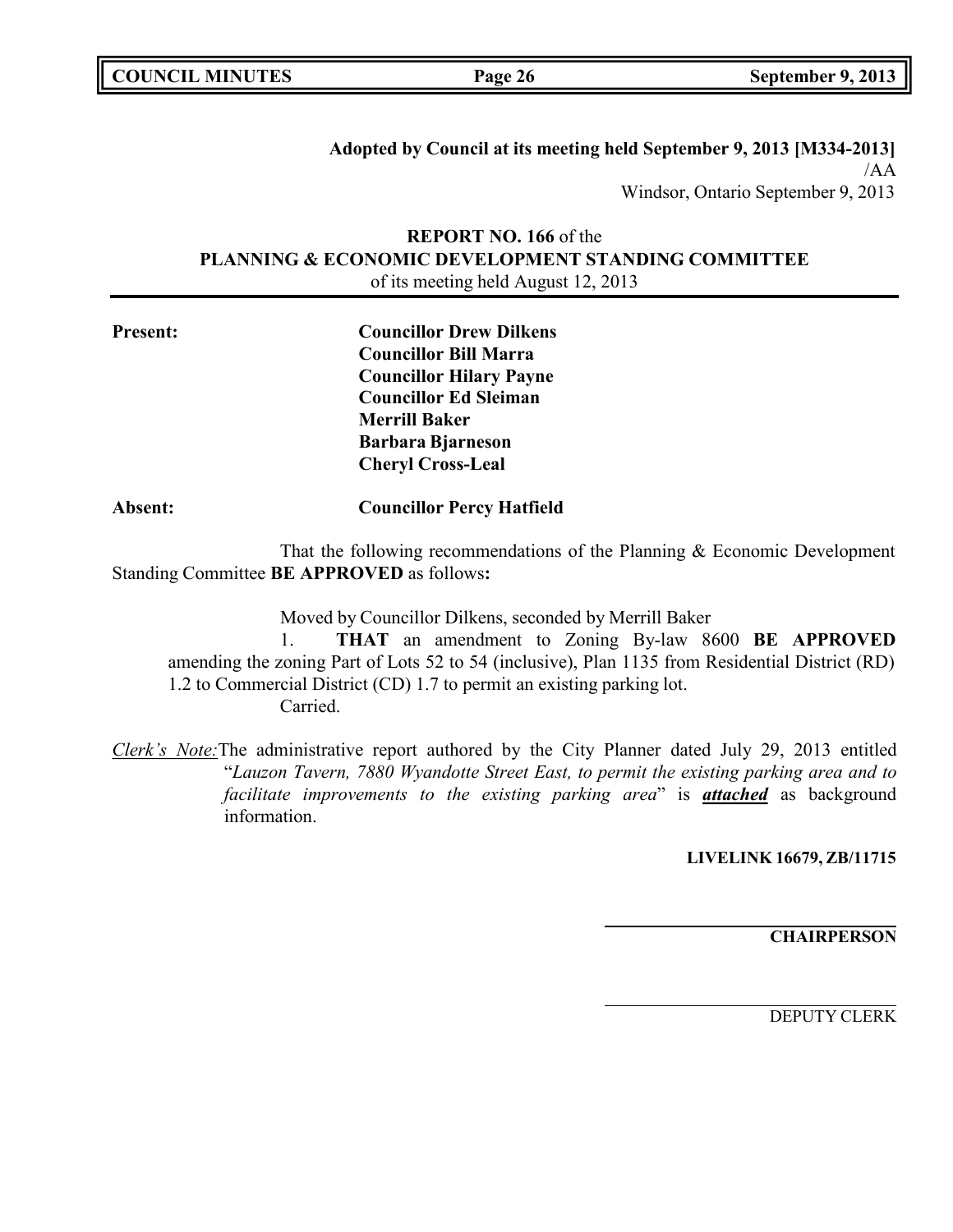|  | <b>COUNCIL MINUTES</b> |
|--|------------------------|
|--|------------------------|

**Adopted by Council at its meeting held September 9, 2013 [M335-2013] AA** Windsor, Ontario, September 9, 2013

# **REPORT NO. 172** of the **SOCIAL DEVELOPMENT, HEALTH & CULTURE STANDING COMMITTEE** of its meeting held August 7, 2013

**Present: Councillor Ed Sleiman, Chair Councillor Jo-Anne Gignac Councillor Alan Halberstadt Councillor Fulvio Valentinis Councillor Percy Hatfield**

That the following recommendation of the Social Development, Health and Culture Standing Committee **BE APPROVED** as follows**:**

Moved by Councillor Gignac, seconded by Councillor Hatfield,

That the Pathway to Potential Update dated June 24, 2013 entitled "Communication Item – P2P Funding Update" submitted by Laura Tucker, Interim Director, Pathway to Potential **BE RECEIVED** for information.

> Carried. Councillor Valentinis was absent from the meeting when the vote was taken on this

matter.

*Clerk's Note:* **Letter dated June 24, 2013 from Laura Tucker, Interim Director, Pathway to Potential regarding "Communication Item - P2P Funding Update" and the May & June 2013 newsletters are** *attached* **as background information.**

**CHAIRPERSON**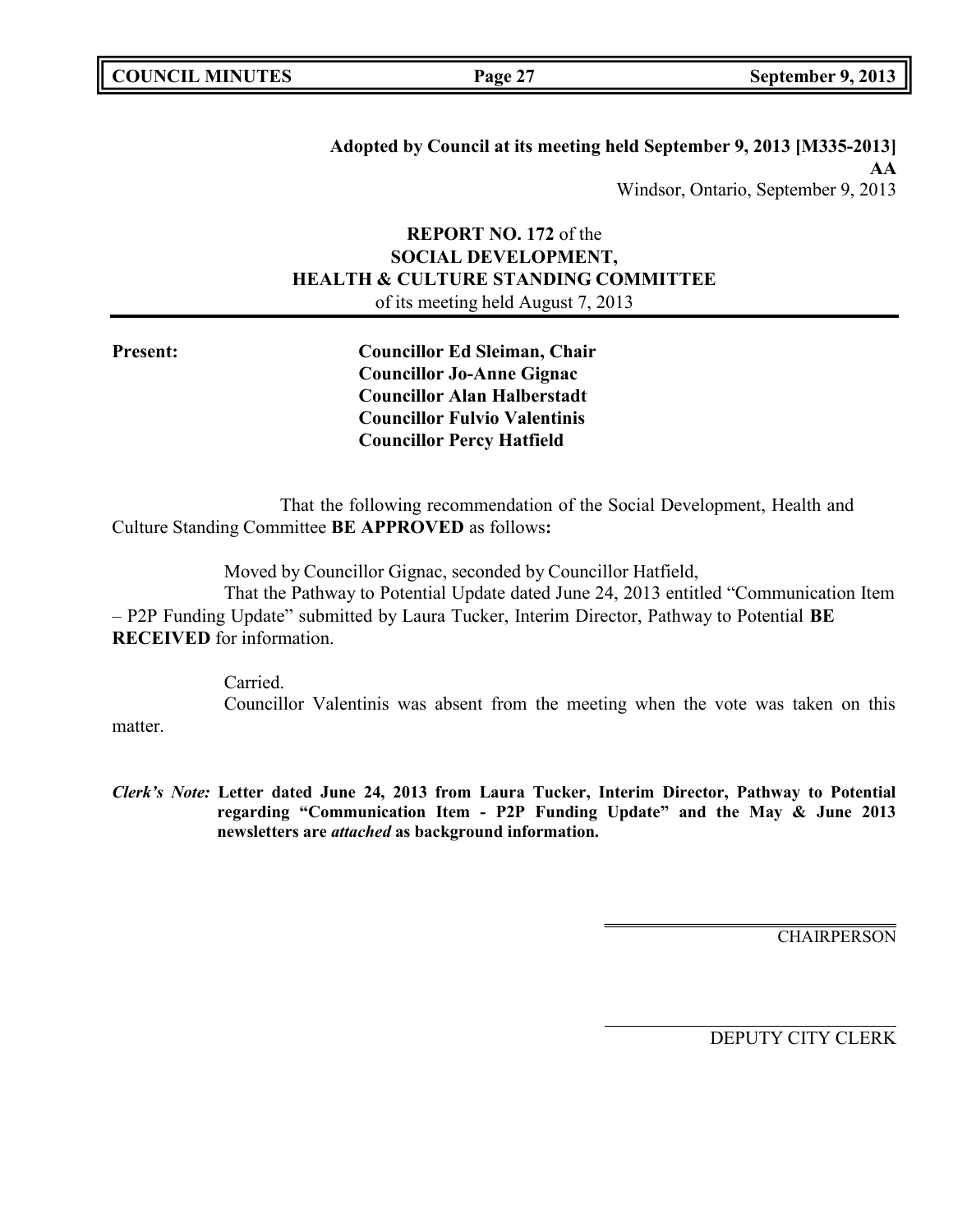|  | <b>COUNCIL MINUTES</b> |
|--|------------------------|
|--|------------------------|

**Adopted by Council at its meeting held September 9, 2013 [M336-2013] AA** Windsor, Ontario, September 9, 2013

# **REPORT NO. 173** of the **SOCIAL DEVELOPMENT, HEALTH & CULTURE STANDING COMMITTEE** of its meeting held August 7, 2013

**Present: Councillor Ed Sleiman, Chair Councillor Jo-Anne Gignac Councillor Alan Halberstadt Councillor Fulvio Valentinis Councillor Percy Hatfield**

That the following recommendation of the Social Development, Health and Culture Standing Committee **BE APPROVED** as follows**:**

Moved by Councillor Halberstadt, seconded by Councillor Hatfield,

**THAT** the minutes of the Willistead Manor Inc. Executive Committee and Board of Directors meeting held May 9, 2013 **BE RECEIVED** for information.

Carried.

*Clerk's Note:* **The minutes of the Willistead Manor Inc. Executive Committee and Board of Directors meeting held May 9, 2013 are** *attached* **as background information.**

**CHAIRPERSON**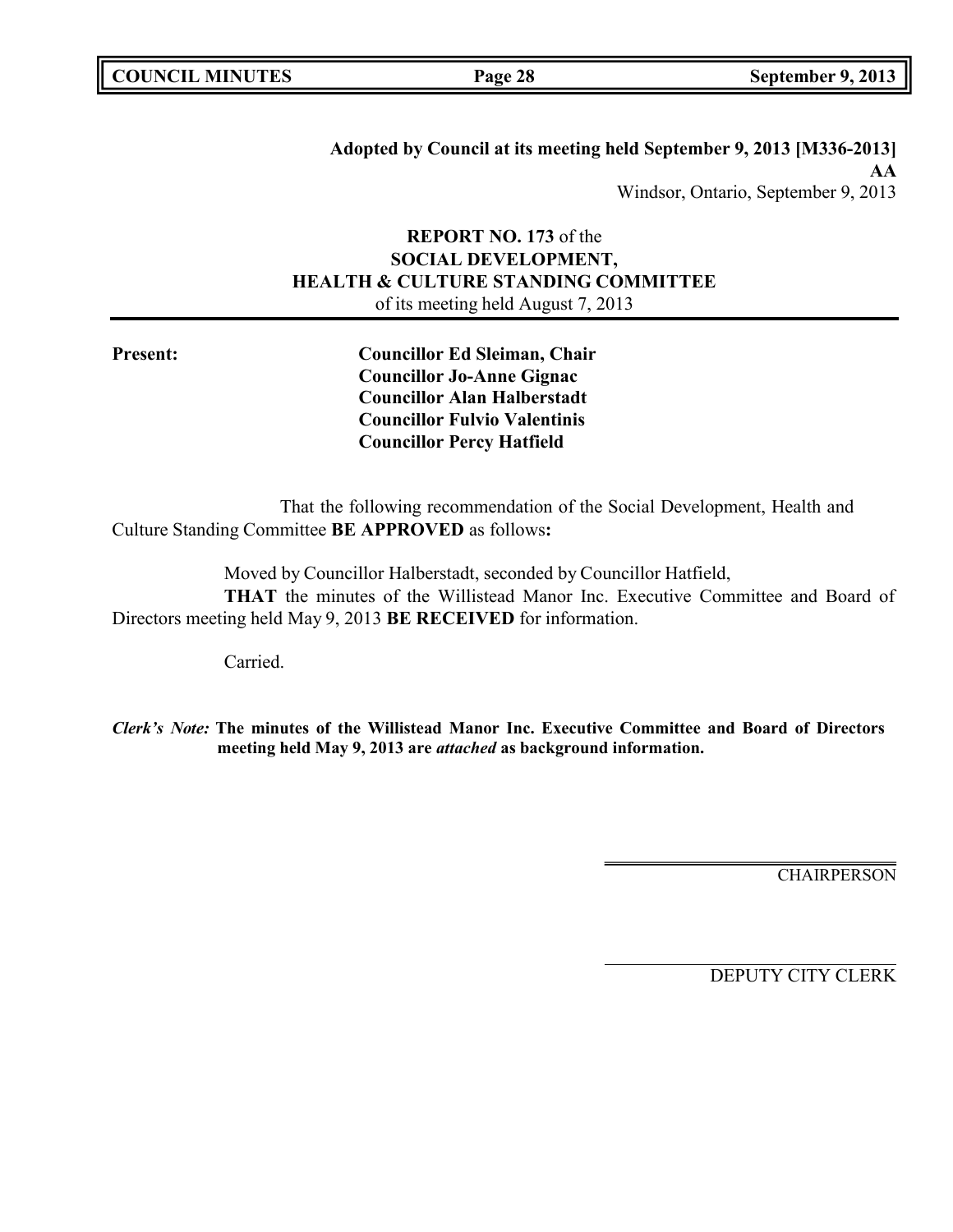|  | <b>COUNCIL MINUTES</b> |
|--|------------------------|
|--|------------------------|

**Adopted by Council at its meeting held September 9, 2013 [M337-2013] AA** Windsor, Ontario, September 9, 2013

# **REPORT NO. 174** of the **SOCIAL DEVELOPMENT, HEALTH & CULTURE STANDING COMMITTEE** of its meeting held August 7, 2013

**Present: Councillor Ed Sleiman, Chair Councillor Jo-Anne Gignac Councillor Alan Halberstadt Councillor Fulvio Valentinis Councillor Percy Hatfield**

That the following recommendation of the Social Development, Health and Culture Standing Committee **BE APPROVED** as follows**:**

Moved by Councillor Halberstadt, seconded by Councillor Hatfield, **THAT** the minutes of the Willistead Manor Inc. Executive Committee and Board of Directors meeting held June 13, 2013 **BE RECEIVED** for information. Carried.

*Clerk's Note:* **The minutes of the Willistead Manor Inc. Executive Committee and Board of Directors meeting held June 13, 2013 are** *attached* **as background information.**

CHAIRPERSON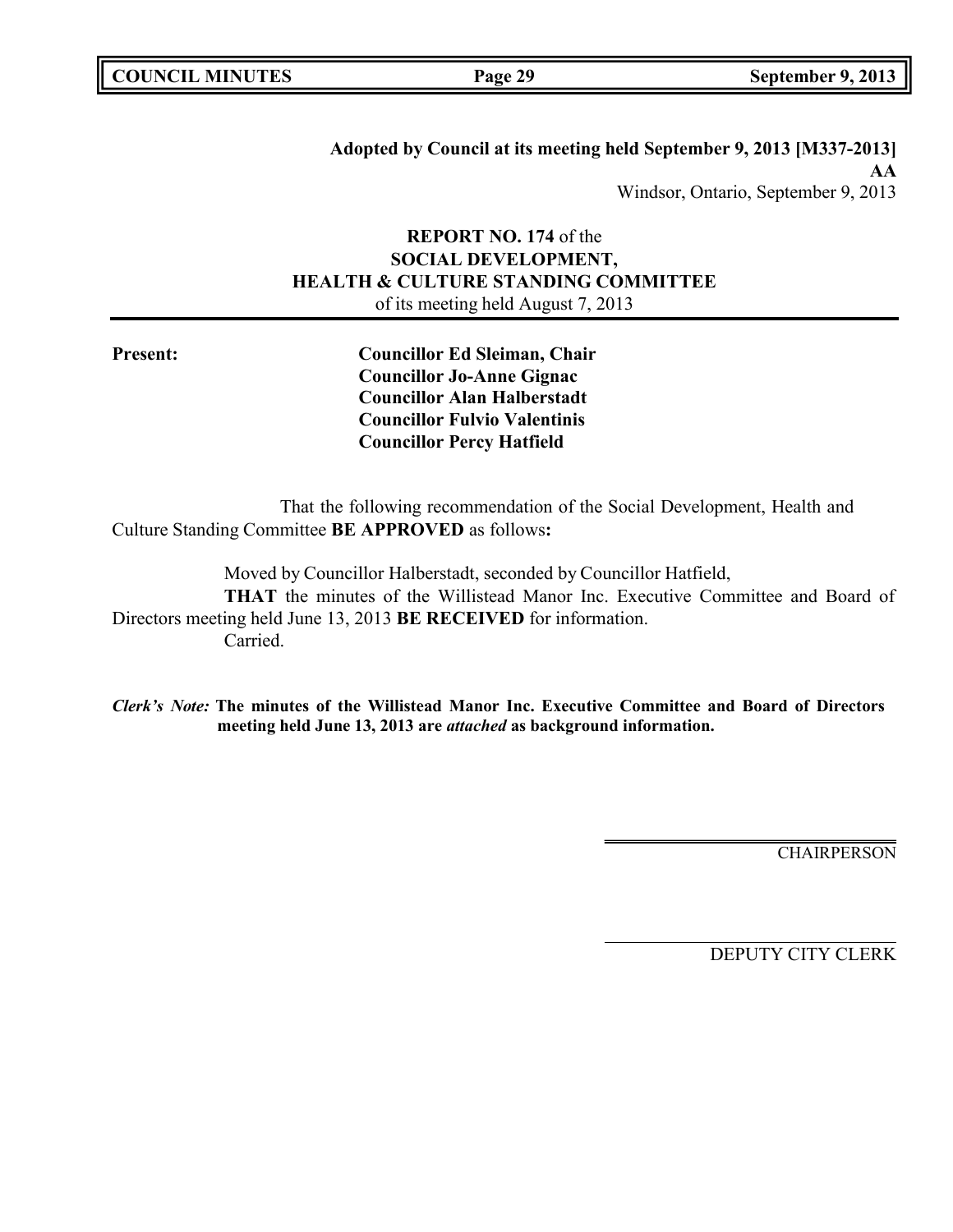**Adopted by Council at its meeting held September 9, 2013 [M338-2013] AA** Windsor, Ontario, September 9, 2013

# **REPORT NO. 175** of the **SOCIAL DEVELOPMENT, HEALTH & CULTURE STANDING COMMITTEE** of its meeting held August 7, 2013

**Present: Councillor Ed Sleiman, Chair Councillor Jo-Anne Gignac Councillor Alan Halberstadt Councillor Fulvio Valentinis Councillor Percy Hatfield**

That the following recommendation of the Social Development, Health and Culture Standing Committee **BE APPROVED** as follows**:**

Moved by Councillor Halberstadt, seconded by Councillor Hatfield,

**THAT** the minutes of the Committee of Management for Huron Lodge meeting held June 10, 2013 **BE RECEIVED** for information.

Carried.

*Clerk's Note:* **The minutes of the Committee of Management for Huron Lodge meeting held June 10, 2013 are** *attached* **as background information.**

**CHAIRPERSON**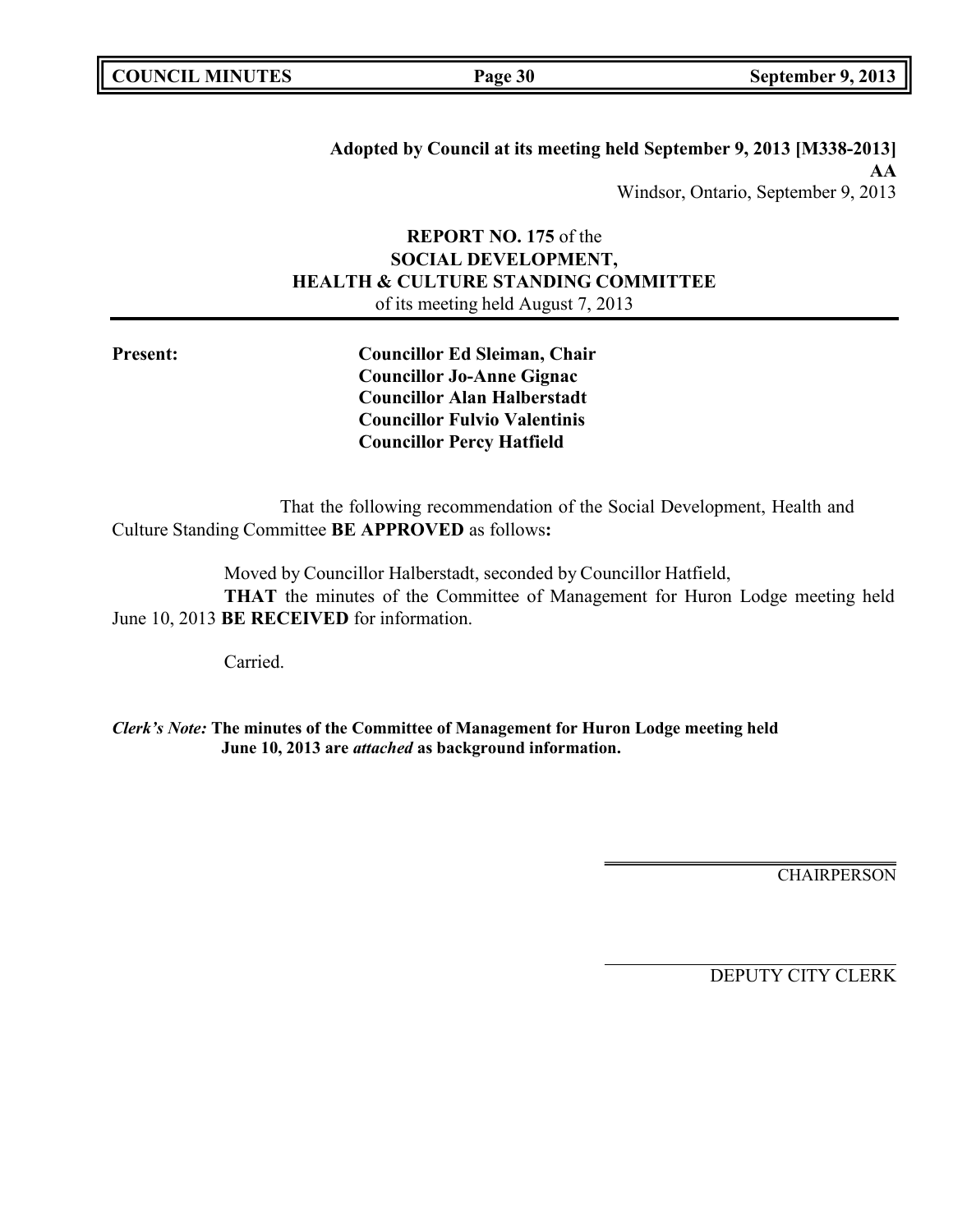|  | <b>COUNCIL MINUTES</b> |
|--|------------------------|
|--|------------------------|

**Adopted by Council at its meeting held September 9, 2013 [M339-2013] AA** Windsor, Ontario, September 9, 2013

# **REPORT NO. 177** of the **SOCIAL DEVELOPMENT, HEALTH & CULTURE STANDING COMMITTEE** of its meeting held August 7, 2013

**Present: Councillor Ed Sleiman, Chair Councillor Jo-Anne Gignac Councillor Alan Halberstadt Councillor Fulvio Valentinis Councillor Percy Hatfield**

That the following recommendation of the Social Development, Health and Culture Standing Committee **BE APPROVED** as follows**:**

Moved by Councillor Halberstadt, seconded by Councillor Valentinis, **THAT** the report from the Manager of Cultural Affairs on the Neighbourhood Spaces Artist In Residence project **BE RECEIVED** for information; and further **THAT** the request to use four City of Windsor locations (Atkinson Skate Park, Forest

Glade Skate Park, Windsor's Community Museum, and Mackenzie Hall) **BE APPROVED**. Carried.

*Clerk's Note:* **The report of the Manager of Cultural Affairs dated July 12, 2013 entitled** *"Neighbourhood Spaces Artist in Residence"* **is** *attached* **as background information.**

**LIVELINK 16670, SR/8996**

**CHAIRPERSON**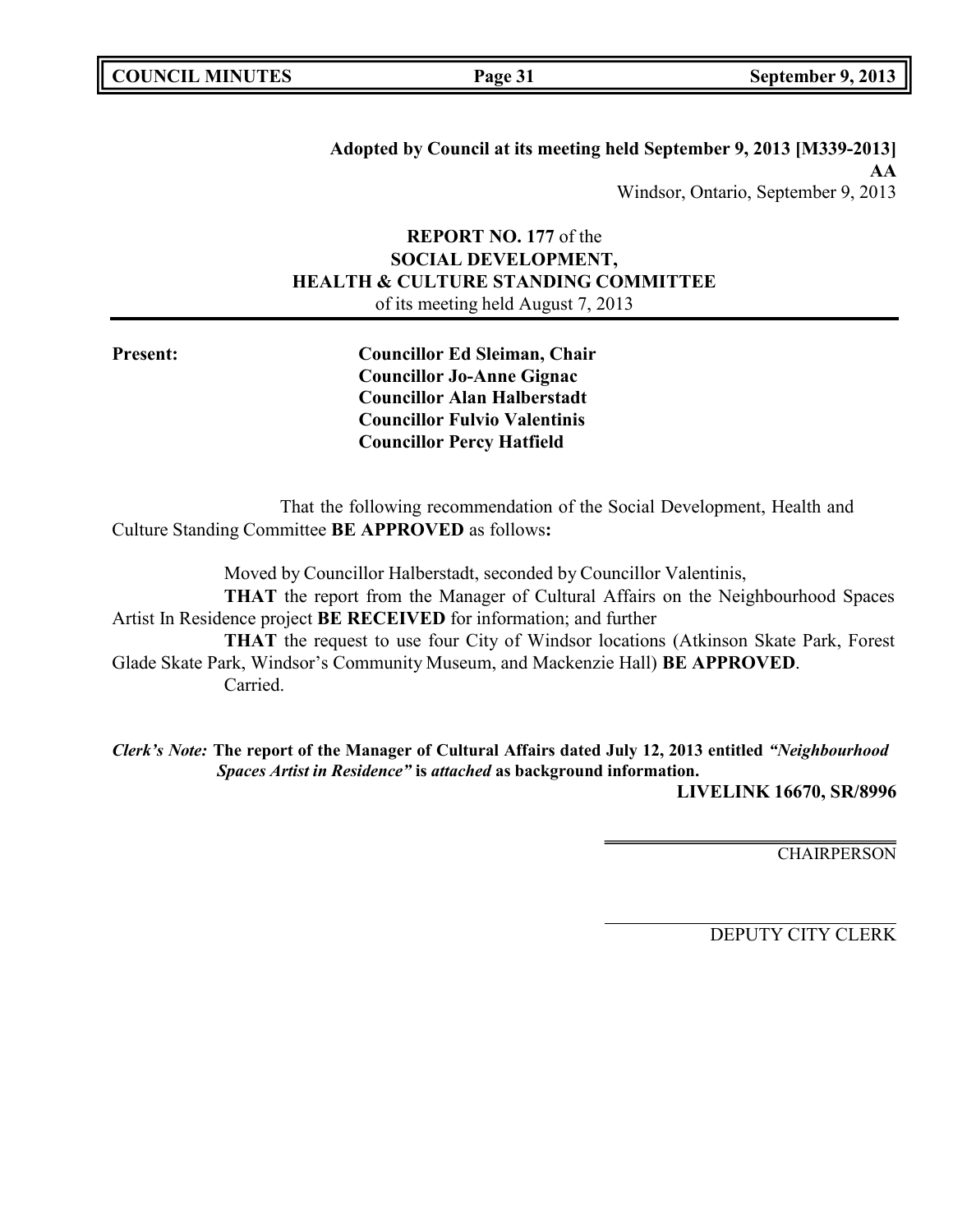|  | <b>COUNCIL MINUTES</b> |
|--|------------------------|
|--|------------------------|

**COUNCIL MINUTES Page 32 September 9, 2013**

**Adopted by Council at its mee**ting held September 9, 2013 [M340**-2013] AA** Windsor, Ontario, September 9, 2013

# **REPORT NO. 180** of the **SOCIAL DEVELOPMENT, HEALTH & CULTURE STANDING COMMITTEE** of its meeting held August 7, 2013

**Present: Councillor Ed Sleiman, Chair Councillor Jo-Anne Gignac Councillor Alan Halberstadt Councillor Fulvio Valentinis Councillor Percy Hatfield**

That the following recommendation of the Social Development, Health and Culture Standing Committee **BE APPROVED** as follows**:**

Moved by Councillor Hatfield, seconded by Councillor Valentinis, **THAT** Council **CONSENT** to the demolition of Windsor Essex Community Housing Corporation property at 329 Fort Street in Amherstburg, Ontario. Carried.

*Clerk's Note:* **The report of the Executive Director Housing and Children's Services dated June 28, 2013 entitled** *"Request for Demolition – Windsor Essex Community Housing Corporation Property – 329 Fort Street, Amherstburg, Ontario"* **is** *attached* **as background information.**

**LIVELINK 16440, SB2013**

**CHAIRPERSON**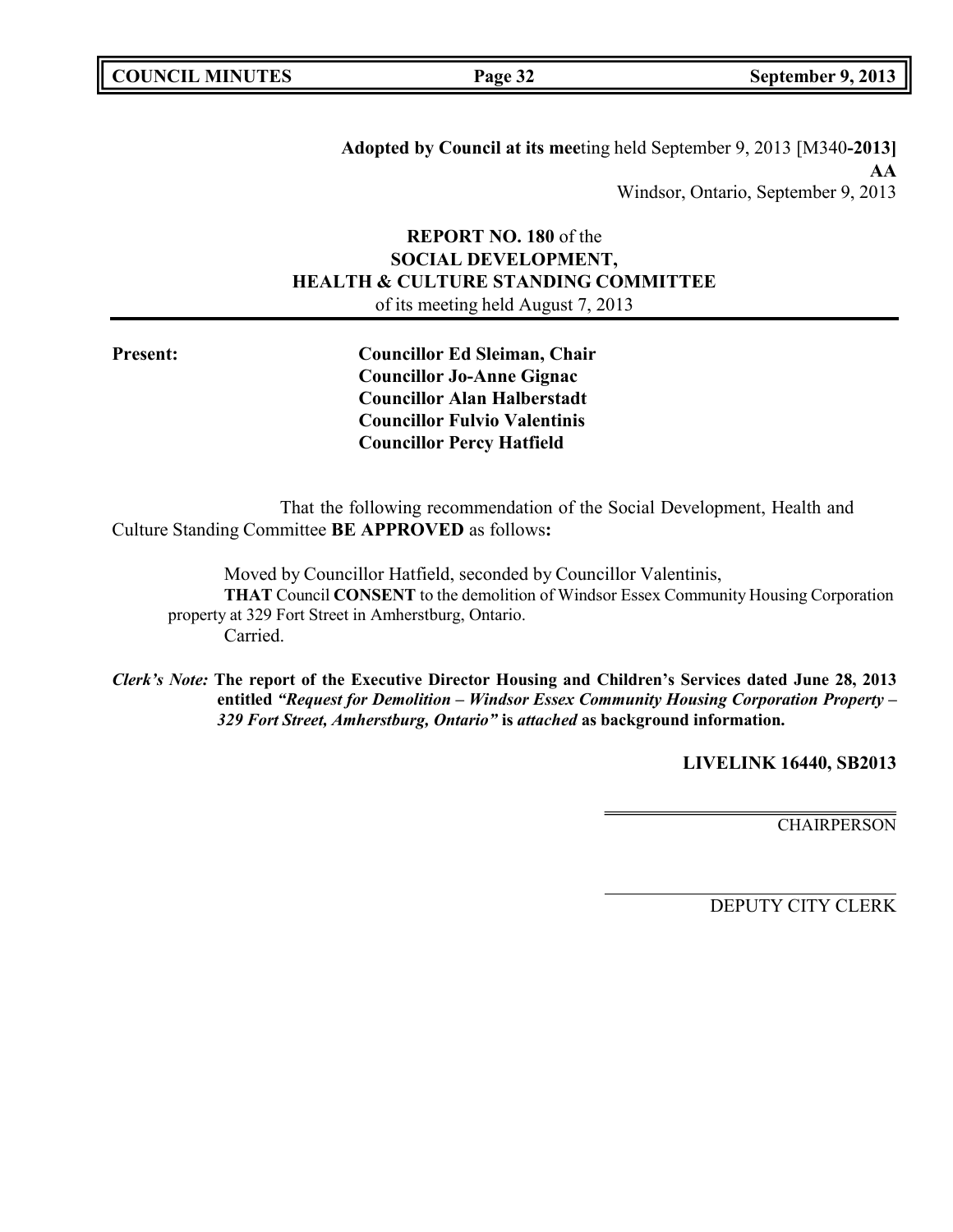**Adopted by Council at its mee**ting held September 9, 2013 [M341**-2013] AA** Windsor, Ontario, September 9, 2013

# **REPORT NO. 181** of the **SOCIAL DEVELOPMENT, HEALTH & CULTURE STANDING COMMITTEE** of its meeting held August 7, 2013

**Present: Councillor Ed Sleiman, Chair Councillor Jo-Anne Gignac Councillor Alan Halberstadt Councillor Fulvio Valentinis Councillor Percy Hatfield**

That the following recommendation of the Social Development, Health and Culture Standing Committee **BE APPROVED** as follows**:**

Moved by Councillor Valentinis, seconded by Councillor Halberstadt,

**THAT** the Community Development and Health Commissioner **BE AUTHORIZED** to issue Expressions of Interest when it becomes necessary to relocate public art on private property; and

**THAT** the criteria for evaluating such Expressions of Interest (attached as "Appendix A") and as may be amended in keeping with best practices **BE APPROVED;** and

**THAT** the recommended location for such art **BE BROUGHT TO COUNCIL FOR APPROVAL.**

Carried.

*Clerk's Note:* **The report of the Executive Initiatives Coordinator dated July 22, 2013 entitled** *"Relocation of Public Art"* **is** *attached* **as background information.**

**LIVELINK 16575, GFG/6921**

**CHAIRPERSON**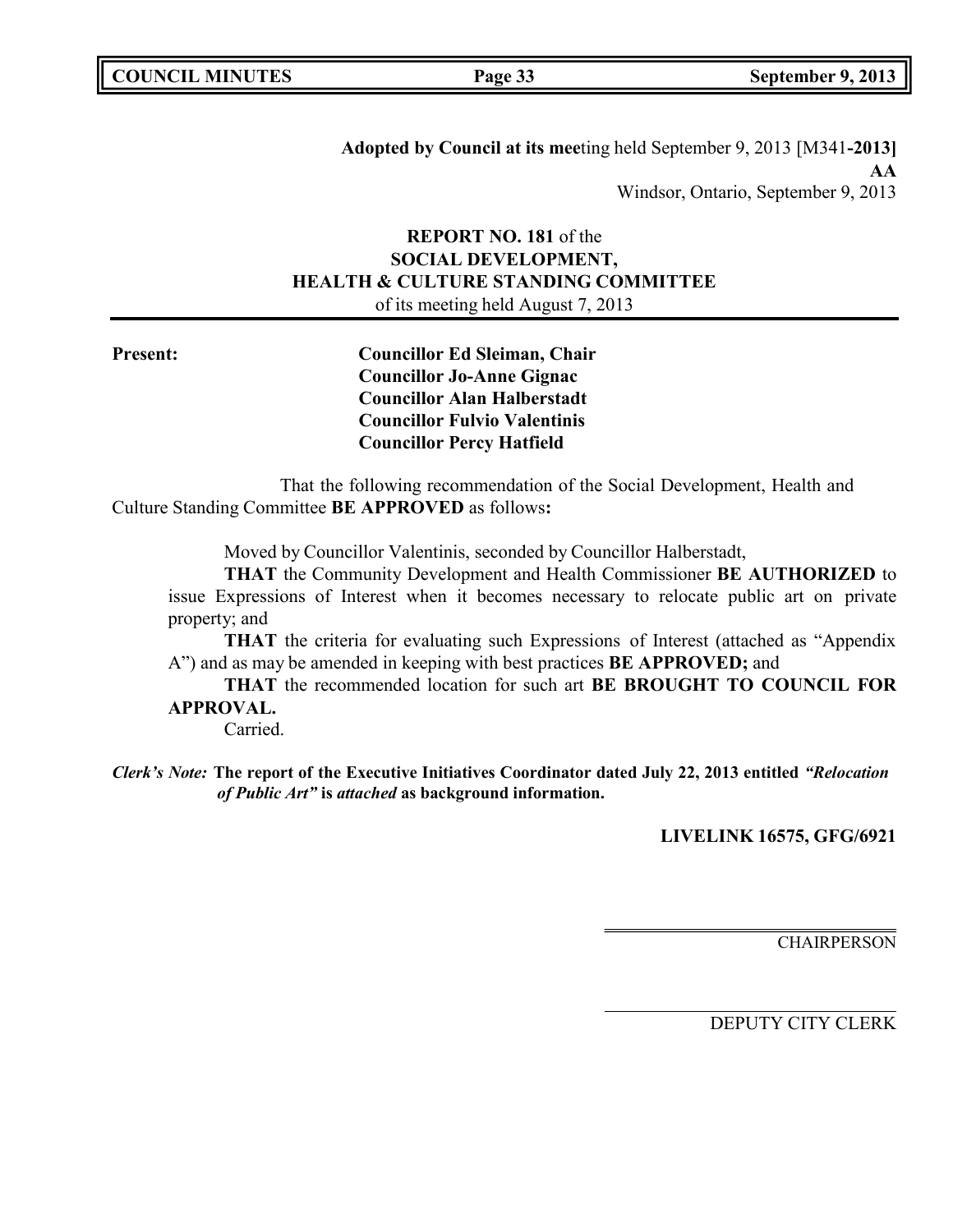**Adopted by Council at its mee**ting held September 9, 2013 [M342**-2013] /AA** Windsor, Ontario September 9, 2013

# **REPORT NO. 140** of the **EXECUTIVE COMMITTEE** of its meeting held July 29, 2013

| <b>Members Present:</b> | <b>Councillor D. Dilkens (Acting Mayor)</b> |
|-------------------------|---------------------------------------------|
|                         | <b>Councillor J. Gignac</b>                 |
|                         | <b>Councillor A. Halberstadt</b>            |
|                         | <b>Councillor P. Hatfield</b>               |
|                         | <b>Councillor R. Jones</b>                  |
|                         | <b>Councillor B. Marra</b>                  |
|                         | <b>Councillor H. Payne</b>                  |
|                         | <b>Councillor E. Sleiman</b>                |
|                         | <b>Councillor F. Valentinis</b>             |
|                         |                                             |

| Absent: | <b>Mayor E. Francis</b>    |
|---------|----------------------------|
|         | <b>Councillor B. Marra</b> |

The following recommendation of the Executive Committee **BE APPROVED** as

follows:

Moved by Councillor Gignac, seconded by Councillor Sleiman,

**THAT** That the City of Windsor Executive Committee **RECEIVE AND ACCEPT** the Audited Consolidated Financial Statements for the year ended December 31, 2012 including the City of Windsor Trust Fund Statements, and that the Audited Consolidated Financial Statements including Trust Fund Statements **BE FORWARDED** to Windsor City Council for their approval.

Carried.

**Livelink #16651, AF2013**

**Clerk's Note**: The administrative report authored by the Chief Financial Officer & City Treasurer dated July 12, 2013 entitled "*The Corporation of the City of Windsor, 2012 consolidated Financial Statements*" is *attached* as background information.

**CHAIRPERSON**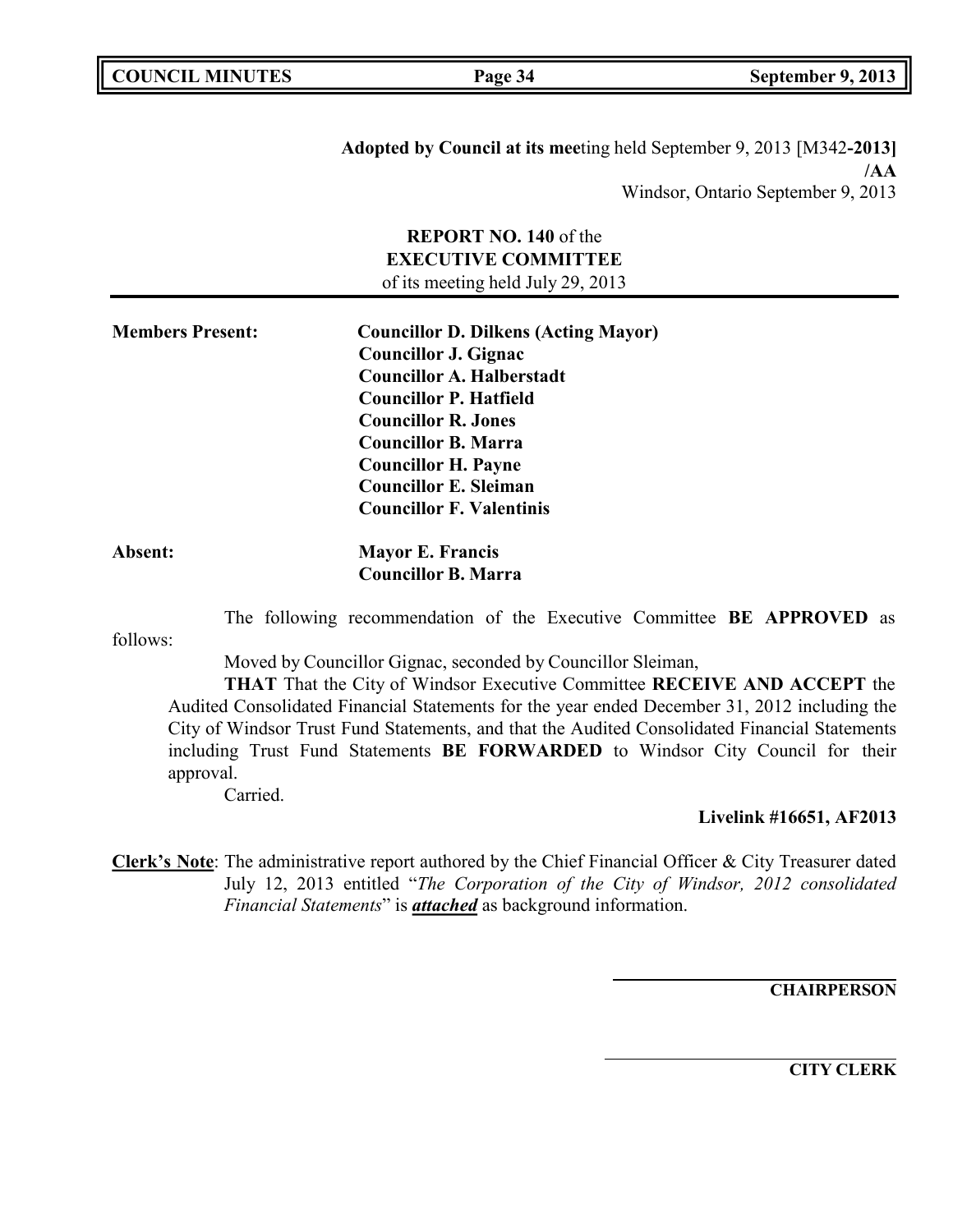**Adopted by Council at its mee**ting held September 9, 2013 [M343**-2013] /AA** Windsor, Ontario September 9, 2013

# **REPORT NO. 141** of the **EXECUTIVE COMMITTEE** of its meeting held July 29, 2013

| <b>Members Present:</b> | <b>Councillor D. Dilkens (Acting Mayor)</b> |
|-------------------------|---------------------------------------------|
|                         | <b>Councillor J. Gignac</b>                 |
|                         | <b>Councillor A. Halberstadt</b>            |
|                         | <b>Councillor P. Hatfield</b>               |
|                         | <b>Councillor R. Jones</b>                  |
|                         | <b>Councillor H. Payne</b>                  |
|                         | <b>Councillor E. Sleiman</b>                |
|                         | <b>Councillor F. Valentinis</b>             |
|                         |                                             |

# **Absent: Mayor E. Francis Councillor B. Marra**

follows: The following recommendation of the Executive Committee **BE APPROVED** as Moved by Councillor Halberstadt, seconded by Councillor Valentinis, **THAT** the City Council **RECEIVE FOR INFORMATION** the Status Report on Compliance with Applicable Laws and Regulations, 2<sup>nd</sup> Quarter of 2013.

Carried.

**Livelink #16655, AF2013**

**Clerk's Note**: The administrative report authored by the Chief Financial Officer & City Treasurer dated July 15, 2013 entitled "*Status Report - Compliance with Applicable Laws and Regulations, 2nd Quarter 2013*" is *attached* as background information.

**CHAIRPERSON**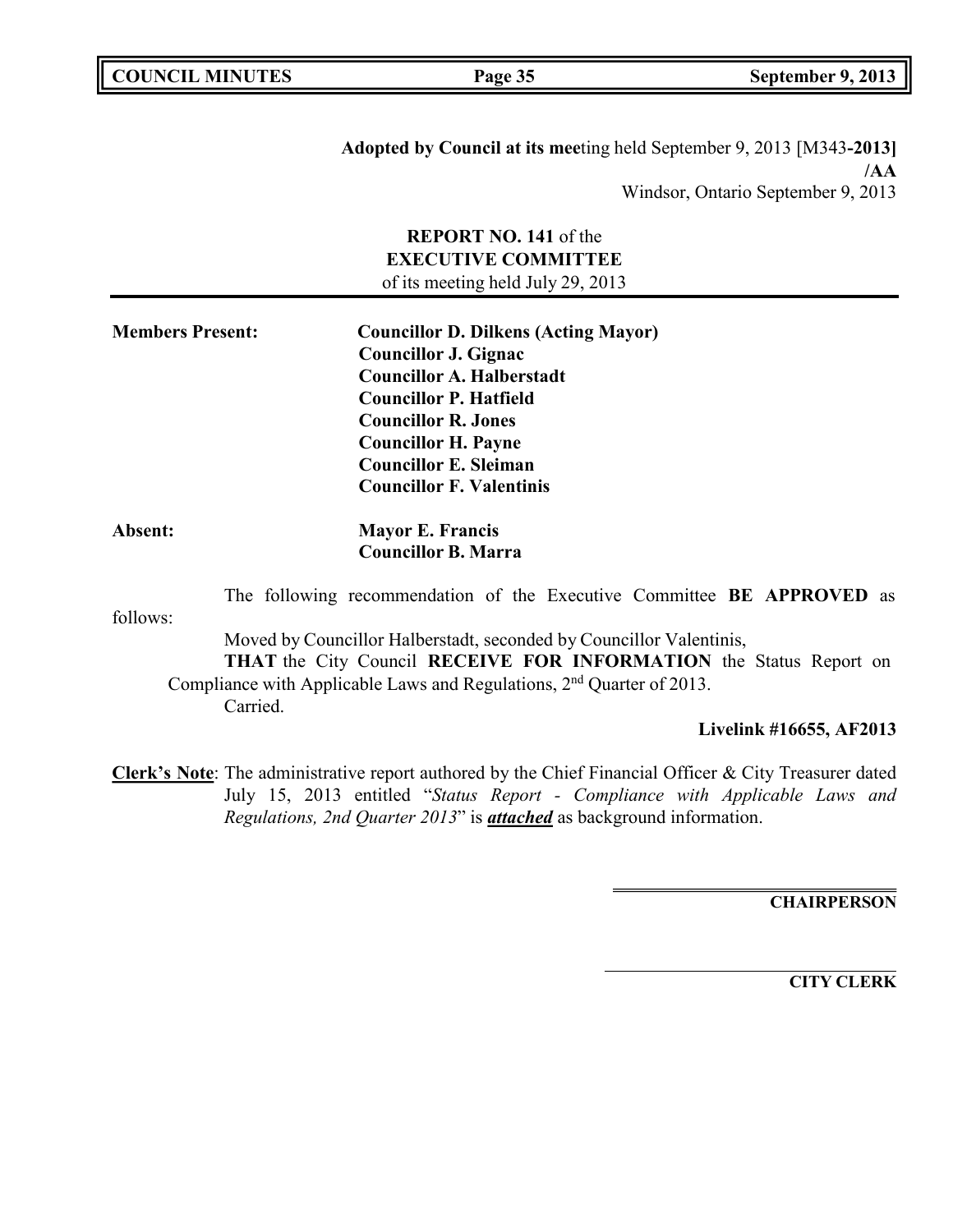**Adopted by Council at its mee**ting held September 9, 2013 [M344**-2013] /AA** Windsor, Ontario September 9, 2013

# **REPORT NO. 143** of the **EXECUTIVE COMMITTEE** of its meeting held July 29, 2013

| <b>Members Present:</b> | <b>Councillor D. Dilkens (Acting Mayor)</b> |
|-------------------------|---------------------------------------------|
|                         | <b>Councillor J. Gignac</b>                 |
|                         | <b>Councillor A. Halberstadt</b>            |
|                         | <b>Councillor P. Hatfield</b>               |
|                         | <b>Councillor R. Jones</b>                  |
|                         | <b>Councillor H. Payne</b>                  |
|                         | <b>Councillor E. Sleiman</b>                |
|                         | <b>Councillor F. Valentinis</b>             |
| Absent:                 | <b>Mayor E. Francis</b>                     |
|                         | <b>Councillor B. Marra</b>                  |

The following recommendation of the Executive Committee **BE APPROVED** as

follows:

Moved by Councillor Sleiman, seconded by Councillor Jones,

**THAT Council RECEIVE FOR INFORMATION the 2013 2nd Quarter Operating Budget Variance Report dated July 29, 2013 from the CFO & City Treasurer and;**

**THAT the CAO in concert with the CFO & City Treasurer BE DIRECTED to continue monitoring the 2013 Operating Budget and Actuals and pro-actively take steps to mitigate any significant variances projected.** Carried.

**Livelink #16662, AFB/11544**

**Clerk's Note**: The administrative report authored by the Financial Planning Administrator for Building & Planning dated July 9, 2013 entitled "*2013 Second Quarter Operating Budget Variance Report*" is *attached* as background information.

**CHAIRPERSON**